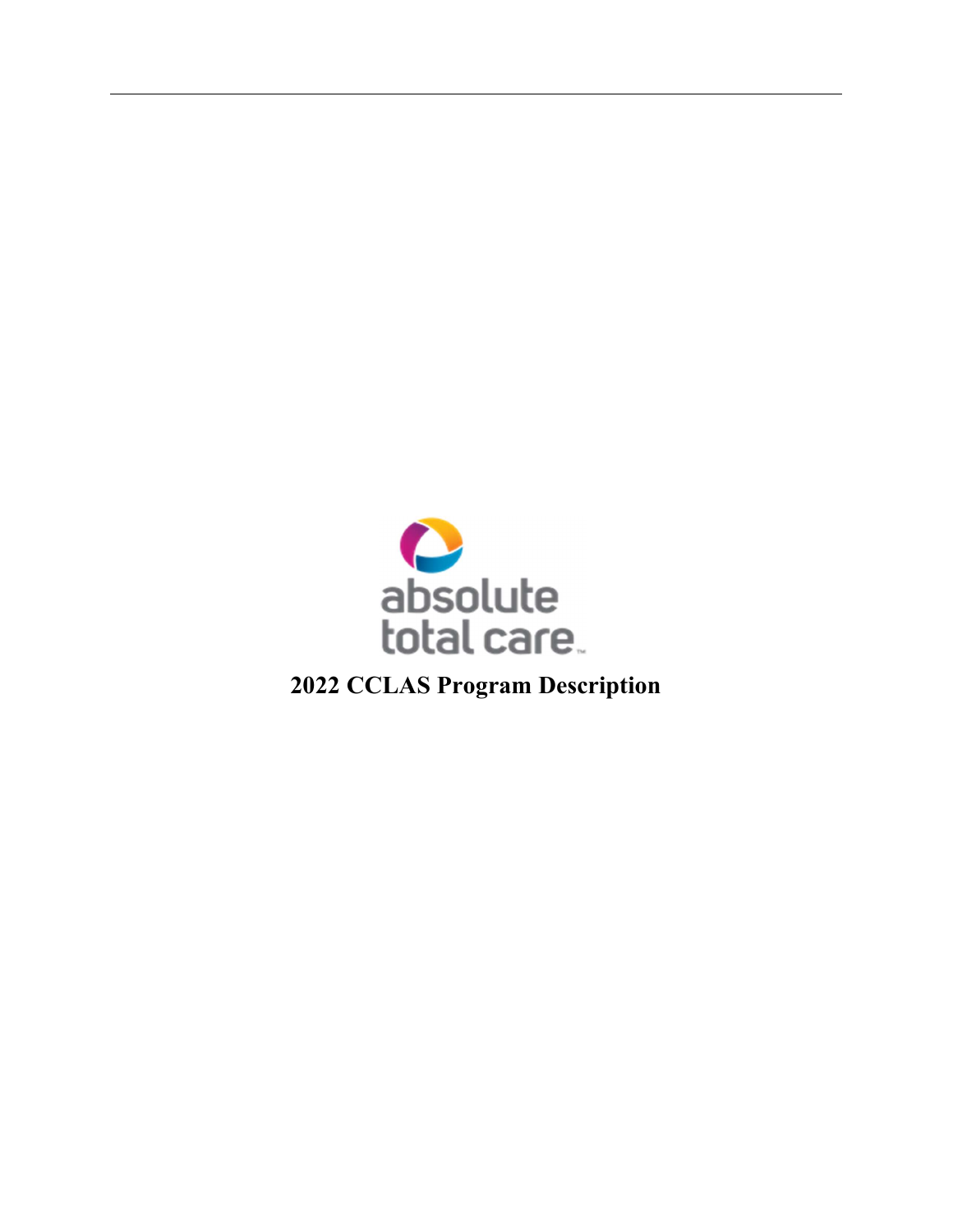# INTRODUCTION

Absolute Total Care provides culturally and linguistically sensitive services as a core business strategy for the entire health plan. Cultural competency within Absolute Total Care is defined as the willingness and ability of the organization to value the importance of culture in the delivery of services to all segments of the population. It is the use of a systems perspective which values differences and is responsive to diversity at all levels. Cultural competency is community focused, and family oriented. In particular, it is the valuing of differences and integration of cultural attitudes, beliefs and practices into diagnostic and treatment methods throughout the health care system to support the delivery of culturally relevant and competent care. It is also the development of skills and practices sensitive to cross-cultural interactions, and encouragement of practices that ensure services are delivered in a culturally competent manner.

Absolute Total Care acknowledges its obligation to provide members with culturally appropriate health care. Services are provided in an accessible and responsive manner to all beneficiaries, including those with diverse cultural and ethnic backgrounds, varied health beliefs and practices, limited English proficiency, disabilities, and differential abilities, regardless of race, color, national origin, sex, sexual orientation, gender identity, preferred language, or degree of health literacy. Absolute Total Care implements processes that assure the health care services provided have the flexibility to meet the unique needs of each member.

Population health management initiatives are reviewed to assure cultural issues and social determinants of health are identified, considered, and addressed. Additionally, Absolute Total Care is committed to improving disparities in care; an approach to improving HEDIS measures, reducing utilization costs and delivering locally tailored culturally relevant care. As such, Absolute Total Care has developed a health equity approach that identifies disparities in member demographics such as race, ethnicity, language, and geography, prioritizes opportunities at the neighborhood and health plan level, and collaborates across the community to reduce disparities by targeting member, provider, and community interventions.

The Absolute Total Care leadership team is committed to focusing clinical, network, and operational processes and resources towards improving the health of its diverse population by:

- Ensuring the provision of culturally and linguistically appropriate services;
- Empowering members and their caregivers in their health care choices through plain language innovation;
- Decreasing health care disparities;
- Improving understanding and sensitivity to cultural diversity among staff and network providers;
- Improving health outcomes by instilling cultural competency into all parts of the organization, such as member services, network development, population health, utilization and care management, and quality improvement.

#### PURPOSE

Absolute Total Care is committed to the provision of a well-designed and well-implemented Cultural Competence and Linguistics Appropriate Services (CCLAS) Program. Absolute Total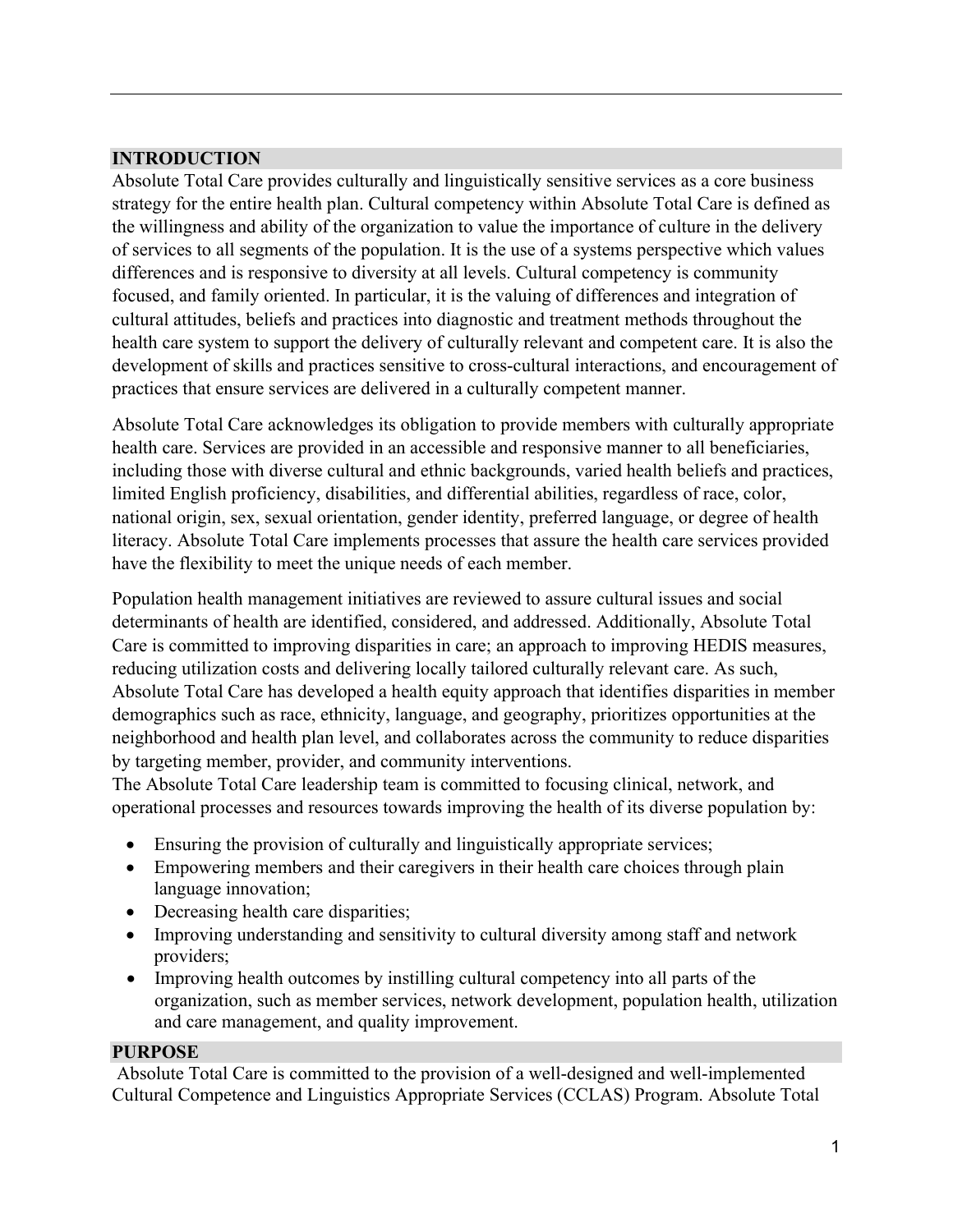Care is guided by requirements set by its state/federal contract and in accordance with the National Standards for Culturally and Linguistically Appropriate Services in Health and Health Care (The National CLAS Standards, or CLAS), as developed by the U.S. Department of Health and Human Services Office of Minority Health and Section 1557 of the Affordable Care Act.

To fulfill its responsibility to members, providers, the community and regulatory and accreditation agencies, the health plan has adopted the following Cultural Competence and Linguistic Assistance Services Program Description. The program description is reviewed and approved at least annually by the Quality Improvement Committee and the Board of Directors. The primary objective of the CCLAS Program is to establish an equitable, culturally, and linguistically appropriate program for our diverse population that optimizes members' comprehension and overall health care experience and improves health outcomes.

#### PROGRAM SCOPE

Absolute Total Care's CCLAS Program aims to reduce healthcare disparities and provide highquality healthcare to the diverse population served. Absolute Total Care adopts the 15 CLAS standards as the foundation of its CCLAS Program. The national CLAS standards ensure that services comply with the Office of Civil Rights guidelines for culturally and linguistically appropriate access to health care services (Title VI of the Civil Rights Act). The principal CLAS standard is: "Provide effective, equitable, understandable and respectful quality care and services that are responsive to diverse cultural health beliefs and practices, preferred languages, health literacy and other communication needs". Absolute Total Care defines diverse to include the provision of culturally and linguistically appropriate services to those members that may have a disability (e.g., physical, learning, developmental, reading, etc.), various ethnic backgrounds, and members coming from historically disadvantaged groups within the community such as but not limited to the homeless and LGBTQ populations.

Areas addressed by the program encompass health literacy and plain communication, language services, reduction of health disparities, cultural competency capabilities, and support for members with disabilities.

# CLAS STANDARDS

Absolute Total Care's CCLAS Program includes the following:

**Standard 1 ---** Provide effective, equitable, understandable, and respectful quality care and services that are responsive to diverse cultural health beliefs and practices, preferred languages, health literacy, and other communication needs.

Absolute Total Care aligns policy CC.QI.CLAS.29 Cultural Competency and Linguistic Assistance across all departments. A nondiscrimination policy such as this assures that all members regardless of race, ethnicity, cultural background, English proficiency, ability or disability, gender, sexual orientation, or gender identity receive equal access to covered benefits. The Cultural Competency and Linguistic Assistance Policy includes the cultural and linguistic services that are provided to members, contracted providers, and major subcontractors. Absolute Total Care maintains this Cultural Competence and Linguistics Assistance Services Program Description that assures compliance with the Principal Standard of CLAS.

The CCLAS Program Description includes:

A workplan that describes each activity and a timeline for completion;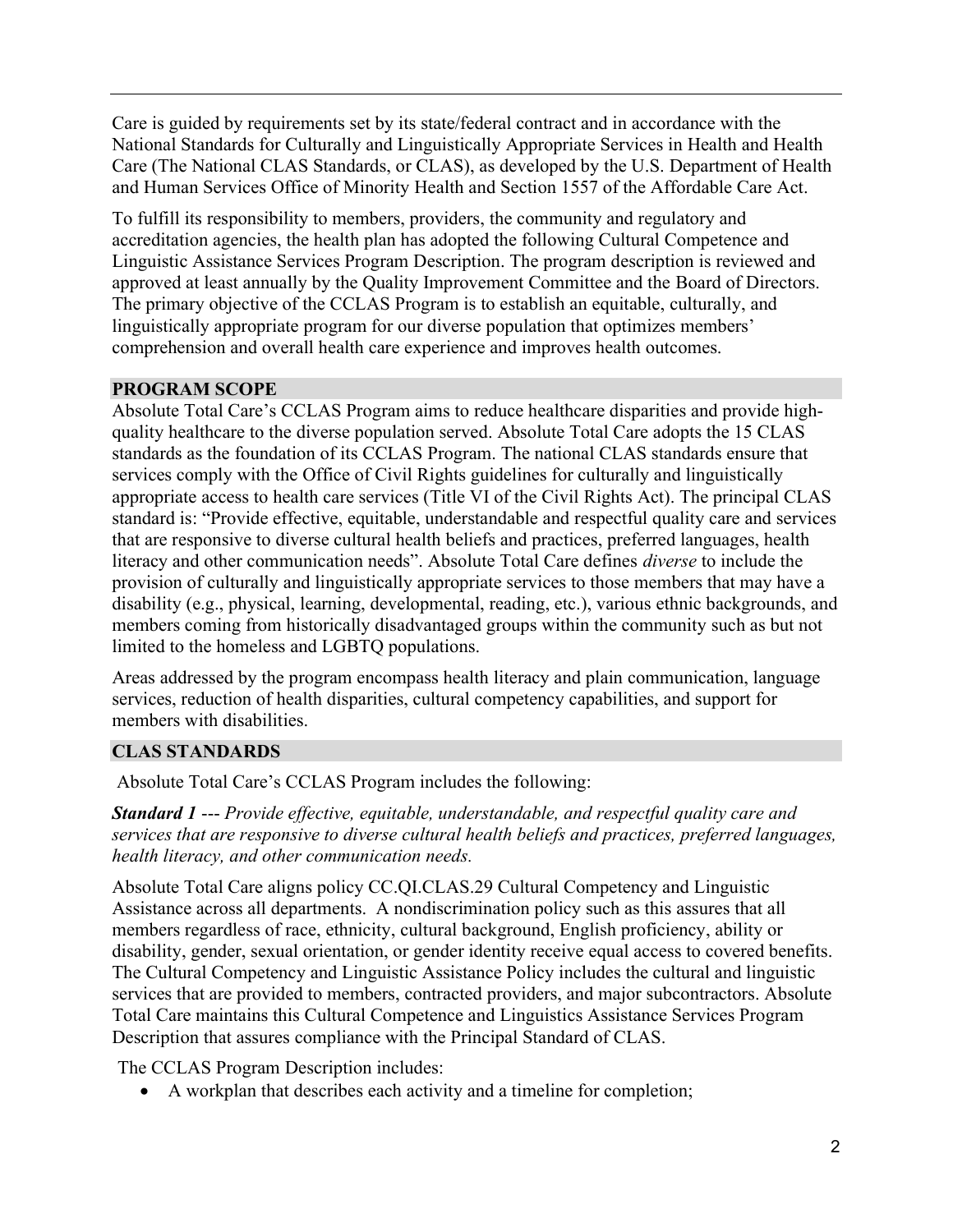- Collection, control and use of member race, ethnicity and language data;
- Health equity model and initiatives;
- Organization structure to support sustainability, leadership, and continuous process improvement of CLAS;
- Clear communication program and approaches to promote health literacy;
- CLAS goals and accountability for organizational alignment;
- Continuous process improvement and oversight, inclusive of grievance analysis, to ensure the delivery of high quality CLAS services;
- Community feedback and assessments that are incorporated into the design and implementation of population health strategies;
- Processes for CLAS assessments and barrier analysis that are used to inform initiative development and workplans;
- A cultural competency training program that is ongoing for all staff and providers and/or subcontractors; and
- The provision and oversight of language services including interpreter and translation services and alternate format documents for those with vision and/or hearing impairment.

## Standard 2 --- Advance and sustain organizational governance and leadership that promotes CLAS and health equity through policy, practices, and allocated resources.

Quality is integrated throughout Absolute Total Care and represents a strong commitment to cultural competency and appropriate linguistic assistance services for members. Absolute Total Care provides direction, overall support, and oversight across departments in all aspects of language assistance services. Informed by data and feedback from field staff, every department and advisory group contributes to organizational cultural competency and works as a team to promote health equity.

The Board of Directors is the governing body designated for oversight of the Quality Program and has delegated the authority and responsibility for the development and implementation of the Quality Program to the Quality Improvement Committee.

The Quality Improvement Committee is chaired by the Chief Medical Director (or designee), who is the Senior Executive of Quality Improvement (SEQI). Reports on CCLAS Program activities, findings, recommendations, actions, and results are presented to the Board of Directors no less than annually. The Quality Improvement Committee serves as the umbrella committee through which all subcommittee activities are reported and approved. Absolute Total Care's Quality Improvement Committee structure is designed to promote information, reports, and improvement activity results, driven by the CCLAS Workplan, throughout the organization and to providers, members, and stakeholders.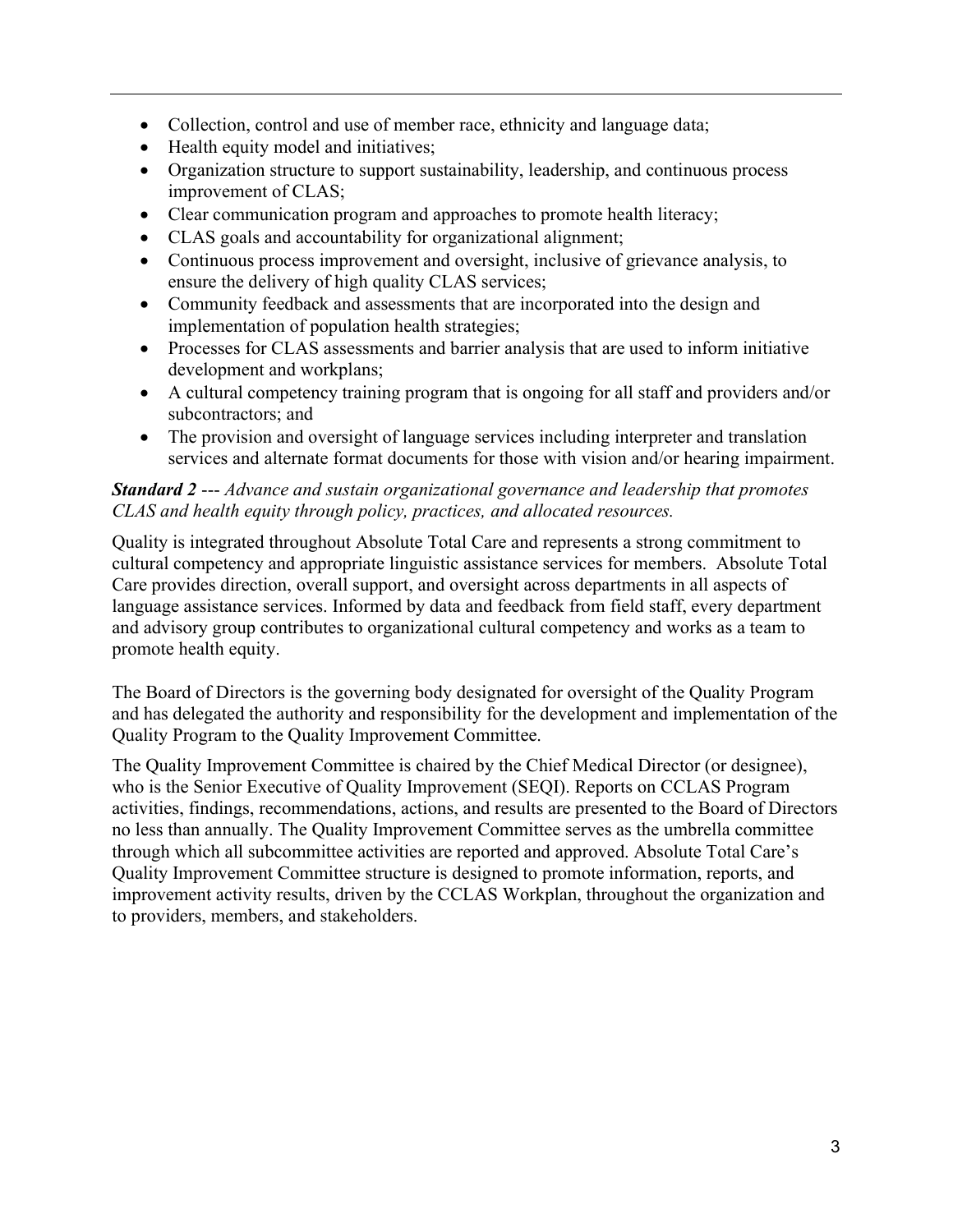

Absolute Total Care Quality Improvement Committee Structure 2022

The Director of Accreditation or designee collaborates with the heads of all functional units to ensure that the Cultural Competency and Linguistic Assistance Services program is properly executed. Absolute Total Care's leadership promotes CLAS through policy, practices, and allocated resources. This includes:

- Policies that are specific to the hiring of diverse staff that is representative of the community in all positions, including leadership.
- Integration and alignment of CLAS opportunities across health plan functional areas such as medical management, customer service, provider services and quality.
- Requiring and promoting Cultural Competence training and education throughout the organization such as Best in CLAS events and health equity learning circles.
- Establish a Cultural Competence/Social Determinants of Health Workgroup that provides guidance on staff policies that are supportive of a diverse workforce and diffusion of information throughout the organization.
- Diffusion of information to stakeholders and constituents.

## **Standard 3** --- Recruit, promote, and support a culturally and linguistically diverse governance, leadership, and workforce that are responsive to the population in the service area.

Absolute Total Care strives to be responsive to our membership and to have a workforce that represents the diversity of our members and communities. In order to achieve this, Absolute Total Care recruits, promotes, and supports a diverse staff in all positions, including leadership, that is representative of local demographics. Approaches include utilizing online job postings and job fairs targeted at hiring a diverse work force representative of local and/or regional demographics. Additional avenues include working with local community leaders to advise them of job opportunities and how to apply. Absolute Total Care annually monitors progress towards achieving a workforce reflective of the community and documents results in the CCLAS Program Evaluation. The continuous growth of our people is a top business priority for Absolute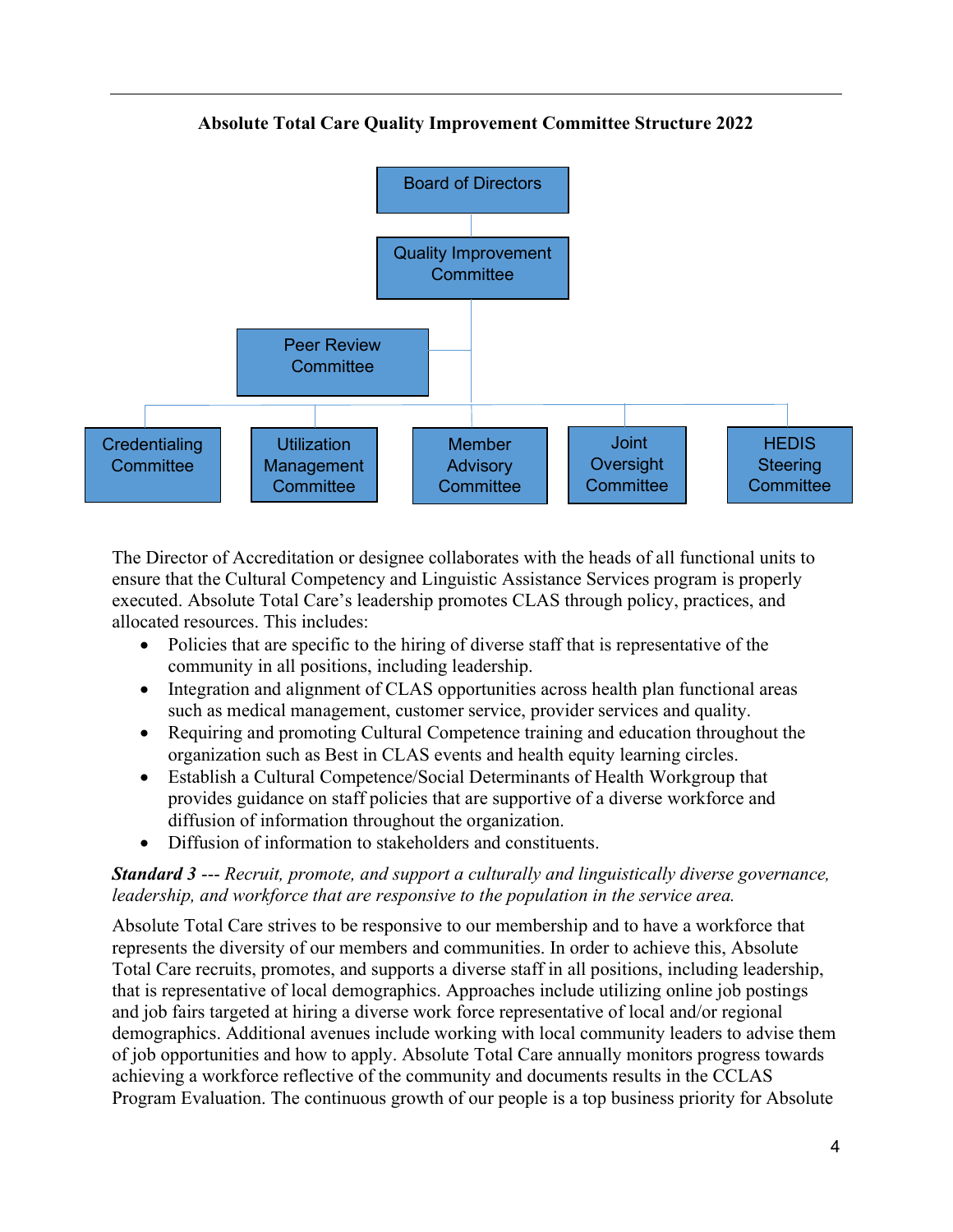Total Care. Every individual is a leader, and as such, all staff set goals around and are measured against our Leadership Model, as well as individual business goals. This process enables staff from all backgrounds and cultures to collaborate, contribute, and be provided opportunities for development and advancement.

The Diversity, Equity & Inclusion (DEI) efforts of Absolute Total Care and its parent company include workforce metrics and tracking capabilities to ensure we value diversity, create equity, and embrace inclusion. This includes reporting mechanisms that ensure we are able to develop and monitor strategic initiatives that address areas of opportunity for DEI advancement. A new DEI dashboard for our DEI Councils, HR Business Partners, and Business Unit Leadership provides a way to track ongoing progress of programs and initiatives. Our Talent Attraction (TA) team, in partnership with hiring leaders, nurtures a talent pipeline that connects us to a diverse workforce. All of our talent advisors receive training to become Certified Diversity Recruiters. And the team works to activate stakeholder partnerships such as those with nonprofits and academic institutions, including Historically Black Colleges and Universities (HBCUs), to enhance our ability to recruit and develop diverse talent. Our Diversity of Slate practice is designed to increase diverse representation at leadership levels by including at least one woman and one person of color on candidate slates. To nurture talent within the company, we leverage and create programs for targeted leadership development of Black and African American employees as well as other people of color and women. Finally, we recognize that our people leaders play an important role in creating an inclusive and equitable work environment for the organization. Manager Central, the company's information hub for people leaders, includes curated DEI resources to help leaders develop and maintain a culture where all employees can thrive. Resources include eLearnings on inclusive leadership and allyship, resource guides on building inclusivity and cultural competency, and reading lists on disrupting bias and building a sense of belonging.

Additional support of the workforce includes the opportunity to participate in Inclusion Groups. These groups are the Veterans and Military Families Employee Inclusion Group (CENVET); the Multicultural Employee Inclusion Group (MOSAIC); I.N.S.P.I.R.E., the Women's Employee Inclusion Group; ABILITY, the People with Disabilities & Caregivers Employee Inclusion Group; and cPRIDE, the company's LGBTQ+ Employee Inclusion Group. Furthermore, the company maintains an Executive Diversity and Inclusion Council comprised of senior leaders who guide their respective business units in implementing and sustaining successful diversity and inclusion practices across the enterprise.

A respect for the diversity of our workforce is also seen in the company's provision for a flexible floating holiday chosen by individual employees, to allow staff members to recognize a personal cultural, religious, or local holiday or other observance on a day during which the company remains open.

Absolute Total Care's demonstrated commitment to recruiting, promoting, and supporting a diverse workforce works hand-in-hand with its strong foundation of locally tailored health care and evidence-based CLAS activities to affirm itself as a leader in multicultural health care.

#### Network Responsiveness

Absolute Total Care understands the importance of culturally tailored clinical services. This includes member and provider cultural concordance, access to language services and the provision of culturally specific health care that treats the whole person within the context of their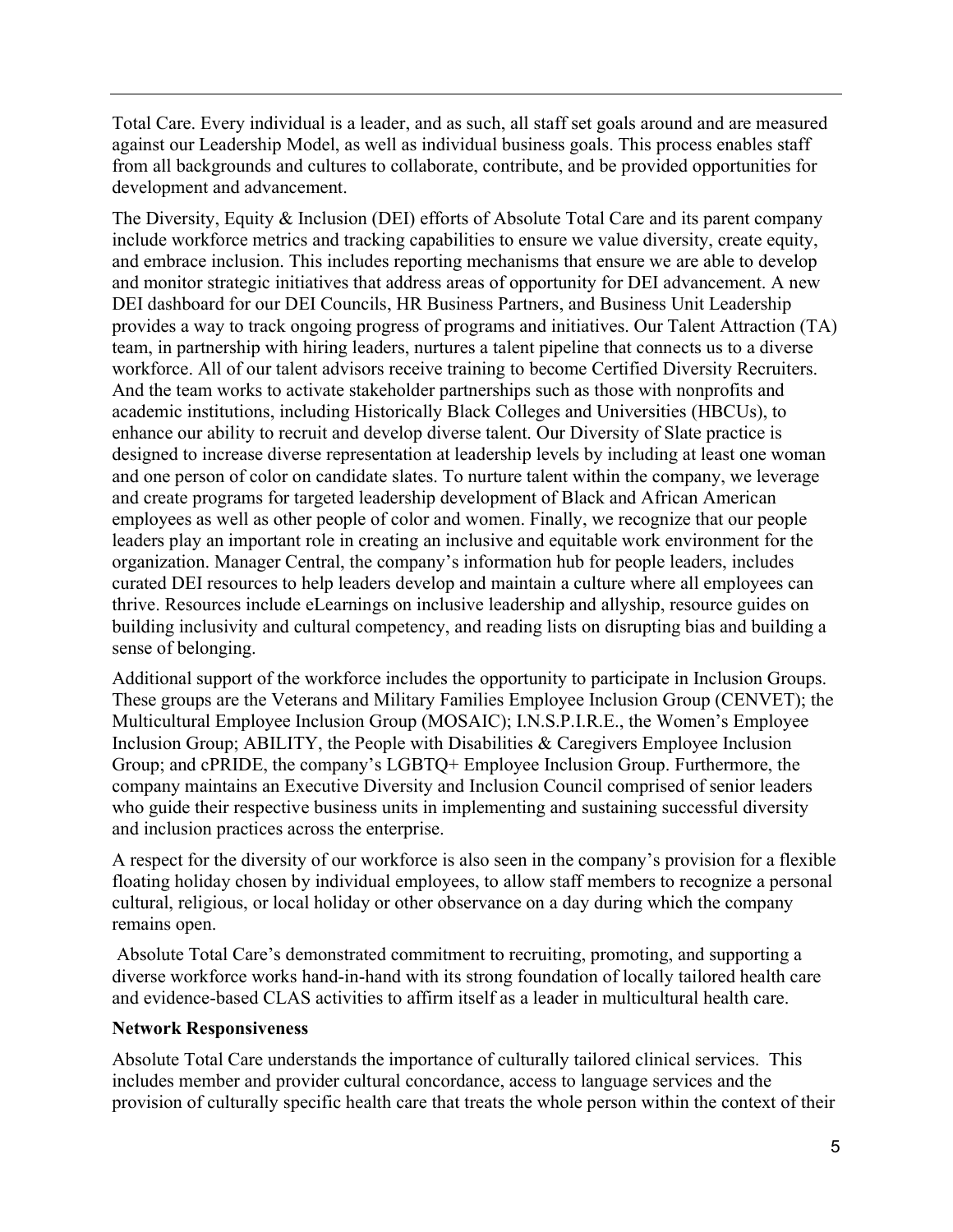cultural preferences. Absolute Total Care assesses the cultural responsiveness of our network through the following:

- Collecting provider and practice data including languages spoken, language services provided through the practice and provider race/ethnicity. Provider race and ethnicity data is obtained directly through the credentialing process and provider visits. This data is also supplemented with indirect data such as race and ethnicity state provider profiles. The direct collection of provider demographic data including race, ethnicity and language is explained in policy CC.PRVR.47.
- Publishing provider and practice language capabilities in the provider directory (see policy CC.PRVR.19).
- Providing provider race and ethnicity information for concordance matching upon request to members through the call center.
- Analyzing cultural and linguistic grievances (see CLAS Standard 14).
- Assessing provider and member cultural and language concordance through geo-mapping analysis and identifying barriers and solutions in CLAS evaluation barrier analysis and workplan. The geo-mapping report is submitted to Quality Improvement Committee at minimum every 3 years for review and comment. The analysis of network adequacy is intended to provide guidance to improve access to cultural and linguistic health care services. This includes a barrier analysis that informs the next year's activity.

# **Standard 4 ---** Educate and train governance, leadership, and workforce in culturally and linguistically appropriate policies and practices on an ongoing basis.

Absolute Total Care ensures that our mission to promote cultural competency and reduce health disparities is central in every department across our health plan. Several learning opportunities are offered in multiple modalities to engage staff and leadership throughout the organization. These include health literacy challenges, panel discussions with leading professionals in health disparities, cultural sensitivity training, and learning circles which engage staff with diverse perspectives to collaboratively tackle a core problem and find ways to implement change throughout the organization. Collectively known as Best in CLAS, trainings are offered annually via Absolute Total Care's parent company, Centene.

This company-wide health equity campaign consists of a comprehensive framework focused on health equity, including education, tools, and action to reduce health disparities and improve delivery of Culturally & Linguistically Appropriate Services for Absolute Total Care's members.

As part of the Best in CLAS framework, Learning Circles provide an opportunity to engage diverse perspectives in tackling a core problem. Based on the series "UNNATURAL CAUSES: Is Inequality Making Us Sick?" employees engage with diverse perspectives, discuss, and take action to tackle a core problem. For example, the Health Equity Learning Circle comprises an innovative 4-phased curriculum that examines the root causes of health inequities through a series of film screenings and dialogue sessions, culminating in a local community health disparity initiative. Participating staff explore beliefs around health inequities and establish a common ground for action. This Learning Circle culminates in implementation and evaluation of one targeted health disparity project.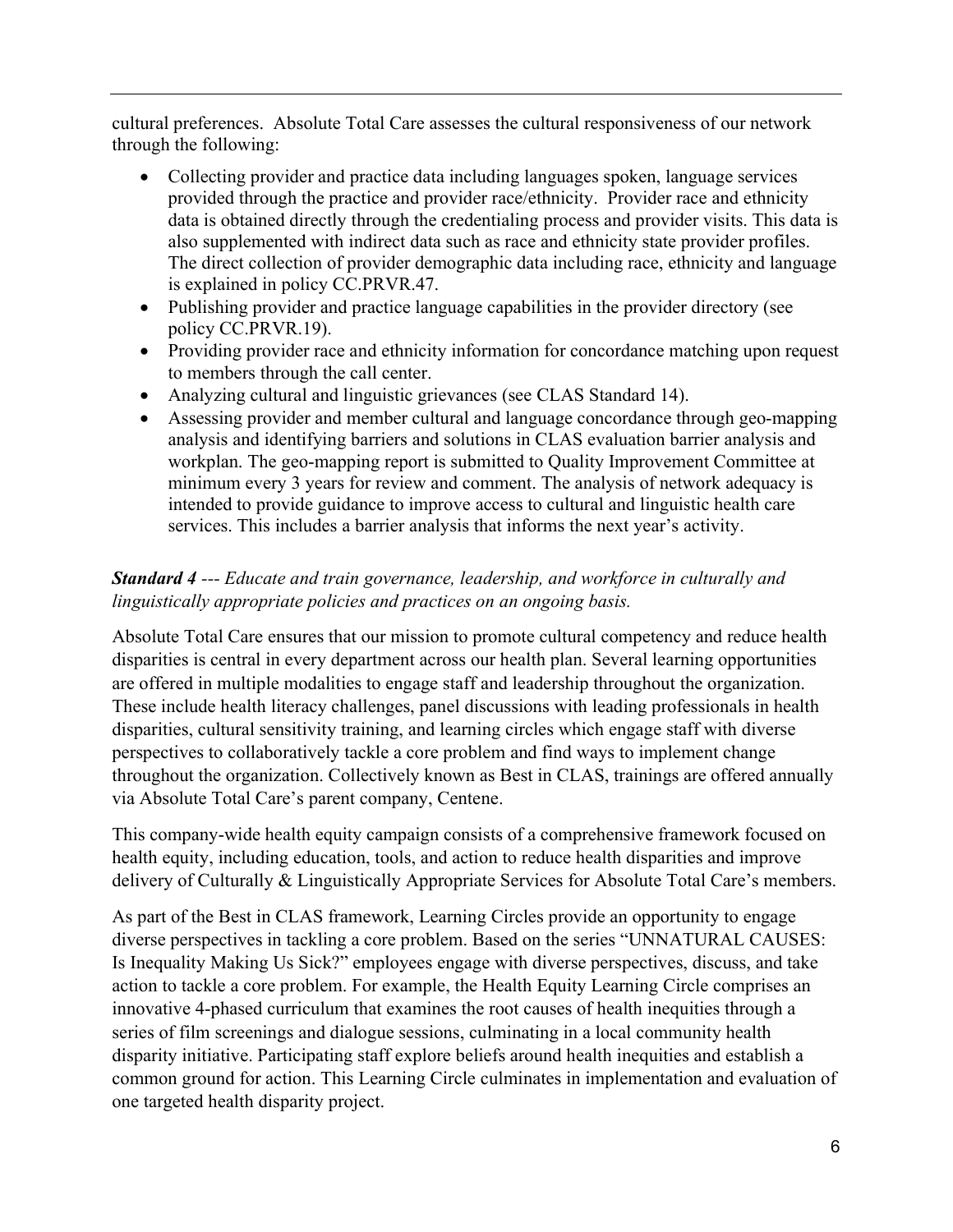A newly launched Cultural Sensitivity 101 training highlights not only the true impact of systemic racism and its contribution to health disparities but also specific health equity laws, tools such as the accessing language services and new steps staff can take in their role to provide culturally relevant care and support to members.

To ensure that training material is relevant to member needs and barriers to care, Absolute Total Care reviews membership demographic profiles and ensure that training topics and consulting services integrate concepts reflective of the diverse membership. Required trainings are provided annually to staff from call center operations, utilization management, quality improvement, grievance and appeals, provider relations and case managers on topics such as member diversity, cultural beliefs, and steps to access language assistance and resources for members.

Absolute Total Care supports contracted providers in their efforts to provide culturally responsive and linguistically appropriate care and covered services to members. Contracted providers are advised on how to access language services in the provider operations manual, through routine provider updates and online newsletter articles. The services that are offered to contracted providers are intended to:

- Promote cultural responsiveness and awareness.
- Support access to language services, including:
	- o how to coordinate for interpreter and translation services, and
	- o tips for effective communication with interpreters.

Providers may request cultural competency training customized to the needs of their practice. Customized training includes specific strategies to address the cultural barriers to health care that are prevalent in the service area. Absolute Total Care may provide the training in person, using webinar technology or computer-based training modules. Providers are also encouraged to take the online cultural competency training offered by the Office of Minority Health on their website. The training encourages providers to focus on local population cultural needs and addresses and includes:

- Information on the cultural expectations for health care.
- Information on traditional or alternative health care.
- Tips and suggestions on how to address cultural issues.
- Patient-centered care and effective communication techniques.

Additional training courses offer specialized information for nurses, psychiatrists, psychologists, behavioral health professionals, maternal health providers, oral health professionals, and more.

Providers are reminded annually of their responsibility to take cultural competency training through an annual provider newsletter or an annual provider update and in the provider handbook. Providers may also call Absolute Total Care's toll-free Provider Relations number with any questions about cultural or linguistic issues they may have.

**Standard 5 ---** Offer language assistance to individuals who have limited English proficiency and/or other communication needs, at no cost to them, to facilitate timely access to all health care and services.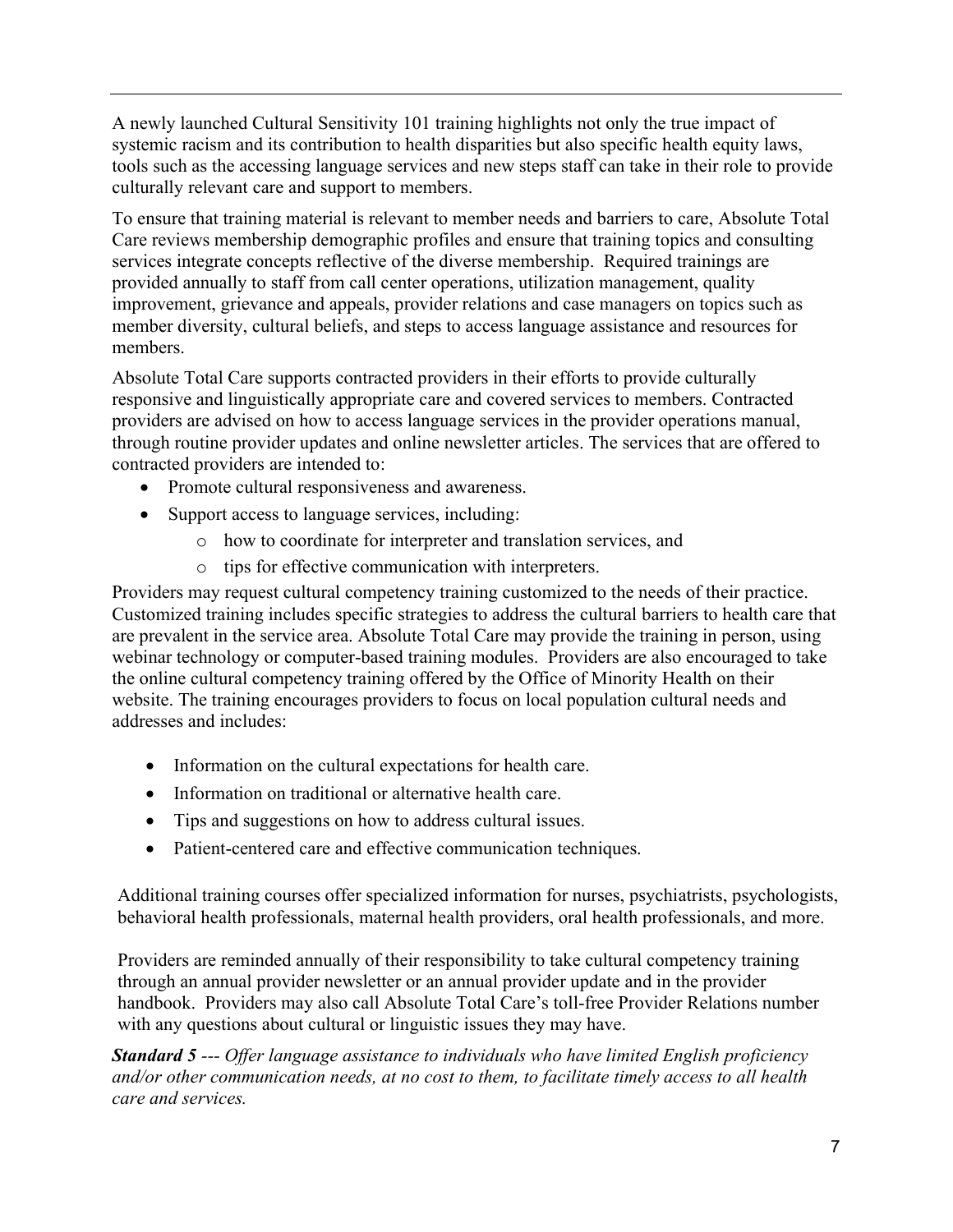The CCLAS Program and CC.QI.CLAS.29 Cultural Competency and Linguistic Assistance address the provision of language support services with guidance to departments that interact with members and providers through the following:

- Absolute Total Care provides a continuum of language services to non-English speaking members and persons with disabilities. These services include interpreter services (telephonic, face-to-face, and video) for oral communication and timely translation services for written communication.
- Telephone interpreters are available at no cost, at all points of contact where a covered benefit or service is accessed.
- Absolute Total Care evaluates and arranges for qualified interpreter services at the time of the appointment that is appropriate to the member's situation, face-to-face or telephonic assistance. For phone interpreters, the caller does not have to hang up or call a separate number.
- A telephone interpreter vendor that can provide language assistance in more than 150 languages is available to assist Member Services or Call Center operations to assure that limited English proficiency (LEP) members have access to plan benefit information.
- Special training for call center staff to assist in identifying the language needs of monolingual non-English speakers.
- Absolute Total Care contracts with nationally known interpreter services such as Voiance and/or Language Service Associates as well as local resources for telephonic and face-toface translation services including American Sign Language.
- Call center staff are trained on the use of the 711 relay to communicate with hearing impaired members. Hearing impaired members will be able to contact the call center using 711 relay operations. Member communications identify the toll-free number that hearing impaired members should provide to the 711relay operator for the call center.
- Members with visual and/or reading impairments may receive information in an alternate format such as audio recording.
- Additionally, Absolute Total Care supplements cultural and linguistic services by contracting with community organizations including tribal organizations in order to meet the full range of cultural and linguistic needs of members.

## Standard 6 --- Inform all individuals of the availability of language assistance services clearly and in their preferred language, verbally and in writing.

Absolute Total Care works to ensure that members are educated about how to access language services at all points of contact (member services, claims, utilization management, quality improvement, disease management, case management and/or grievances and complaints). To support this, information on how to access language assistance services is available to members orally and in writing. Call center staff, case managers and staff who interact with members are trained to provide language service information to members. Members also receive written material informing them of the availability of language services. Written communication includes a member handbook and newsletter article(s) written in plain language and distributed annually to members. The article provides information on accessing interpreters or requesting translations and advises members that these services are available at no cost to them. A language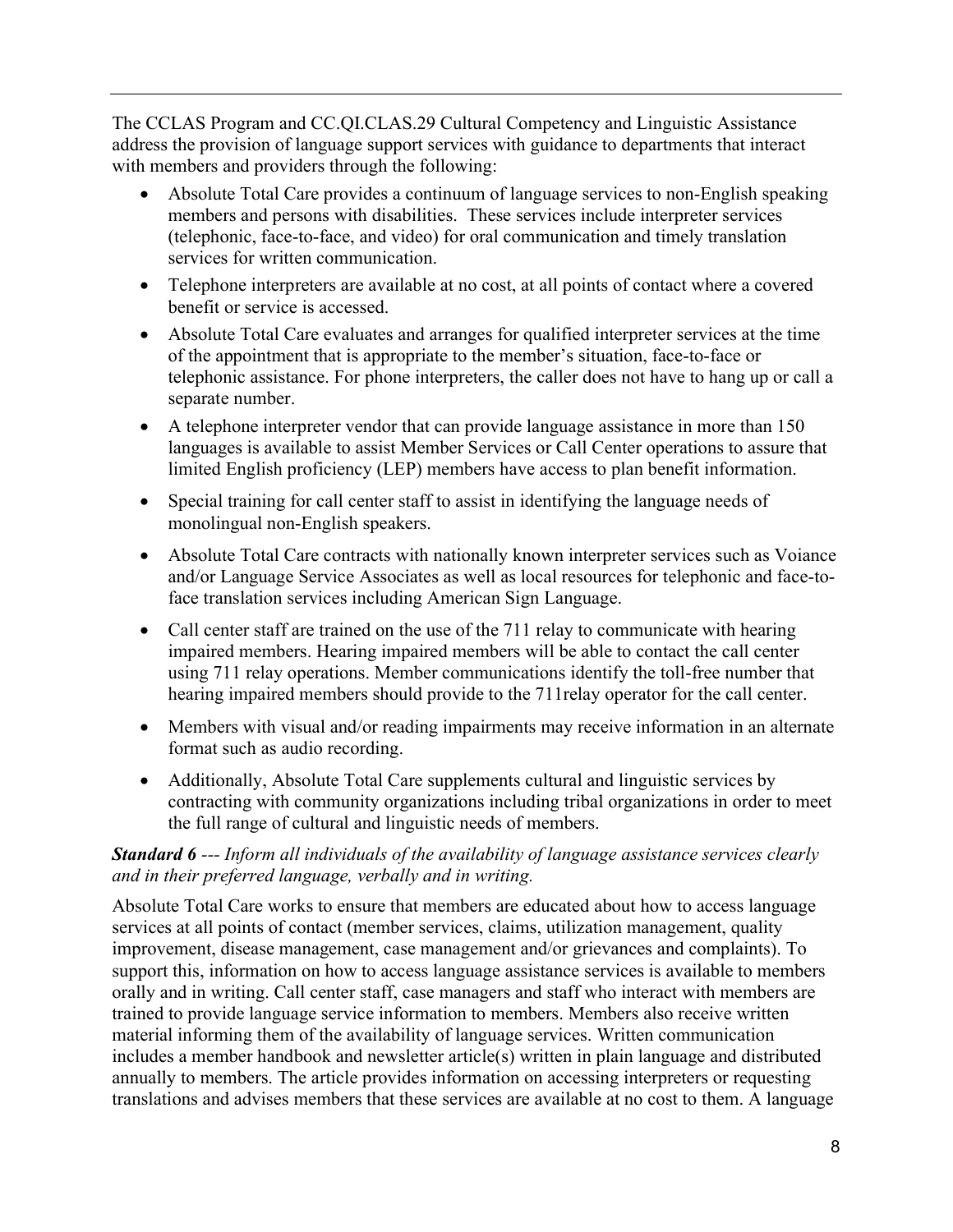insert is also sent with new member materials advising members how to request a translation, alternate format or arrange for interpreter support. The language notice and nondiscrimination notice are included with all significant communications and posted in public spaces. To ensure members have unlimited access to information on language services and the plan's nondiscrimination efforts, Absolute Total Care's website also contains these materials on both its public and secure member portals.

Absolute Total Care trains contracted providers and specialists, on how members can get access to no-cost interpreter services and oral translation services. Providers share this information to members so that members can have access to language services at all points of contact. Providers, members, or representatives of the member may request language services for the member. Providers receive training on language assistance services through provider updates, the Provider Manual and online provider newsletter articles. Materials are available for providers to use in their offices to educate members about language services. This includes the distribution of a language identification poster that can be posted in the waiting room of the provider location. The poster advises members to point to a language and an interpreter is called. Providers are given information on the impact that culture has on health care outcomes and patient decisions through provider cultural competency training. The annual Language Assistance and Cultural Competency provider update advises providers on how to take the cultural competency training offered by the Office of Minority Health and to request a customized training to address any specific cultural needs they may have in their practice or community.

Contractors, major subcontractors, and subcontractors are responsible for implementing language services and cultural competency programs as aligned with regulations. Absolute Total Care incorporates this requirement through contracting and/or the submission of reports demonstrating compliance.

#### **Standard** 7--- Ensure the competence of individuals providing language assistance, recognizing that the use of untrained individuals and/or minors as interpreters should be avoided.

Absolute Total Care has established quality standards for interpreters, translations and alternate formats that are based on the definitions provided in 45 CFR 92 (Section 1557 of the ACA). Quality standards for contracted interpreter services include an assessment process to demonstrate that the interpreter is versed in health care and medical terminology and is familiar with interpreter ethics. Quality standards for translators are documented in a translation style guide and are consistent with American Translator Association and the definitions in 45 CFR 92. The style guide is provided to each translation vendor to assure quality and consistency between vendors and languages. Quality standards for alternate formats are based on 2010 ADA Standards for Accessible Design published by the Department of Justice.

Quality standards are included in contracts between Absolute Total Care or its parent company and language service vendors. Interpreter quality standards include:

- Standards to adhere to generally accepted interpreter ethics principles, such as those published by the National Council for Interpreting in Health Care, including patient confidentiality;
- Demonstrated proficiency in speaking and understanding both spoken English and at least one other spoken language; and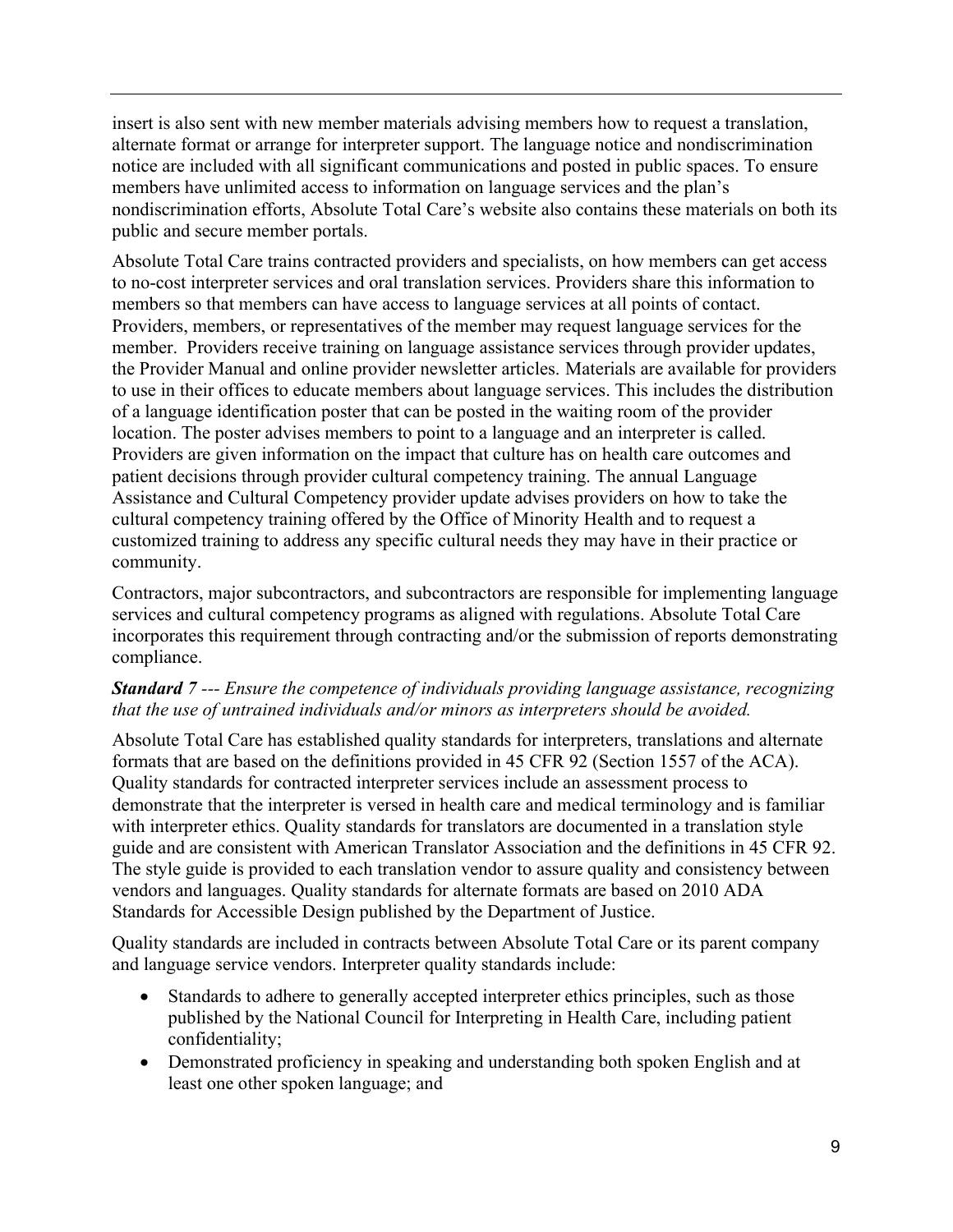- Demonstrated ability to interpret effectively, accurately, and impartially, both receptively and expressly, to and from such languages and English, using any necessary specialized vocabulary, terminology, and phraseology.
- An adherence to agreed-upon standards for timeliness in producing translations.

Bilingual providers and staff are considered qualified to provide language services if they have a demonstrated proficiency in speaking and understanding both English and at least one other language, including any necessary specialized vocabulary, terminology, and phraseology; are able to effectively, accurately, and impartially communicate directly with individuals with limited English proficiency in their primary language; and are evaluated using a language proficiency assessment. Absolute Total Care verifies language capability of health plan staff through bilingual assessments in target languages and through the interview, hiring, training and evaluation process for staff in English. Providers and offices who provide bilingual services attest to proficiency during the credentialing process. This information is included in the provider directory.

Providers are advised of the quality standards and both providers and members are encouraged and educated on the use of language services that are available from Absolute Total Care. In compliance with the federal CLAS standards, providers are advised that:

- Federal law prohibits providers and staff from recommending or requiring the use of family or friends as interpreters or requesting them to provide an interpreter.
- The use of a minor as an interpreter is limited to emergencies involving an imminent threat to the member's safety or welfare and no qualified interpreter immediately available.
- Similarly, an adult may be used to interpret or aid communication in an emergency involving imminent threat to the safety and welfare of an individual or the public where there is no qualified interpreter available or when the LEP individual specifically requests that an accompanying adult interpret, the adult agrees and reliance on that adult is appropriate under the circumstances.
- Bilingual staff must meet quality standards provided in the definitions section of 45 CFR 92.
- Documentation of the refusal for qualified interpreter services offered by the provider is completed at the time of service.
- Interpreter services must be available at the time of the appointment.

#### **Standard 8** --- Provide easy-to-understand print and multimedia materials and signage in the languages commonly used by the populations in the service area.

Absolute Total Care provides easy-to-read, culturally sensitive materials in English and threshold languages. Materials are written in plain language at or below grade level no higher than the sixth (6th) grade, and take into consideration language proficiencies, type of disabilities, literacy levels, cultural variation, age-specific targeted learning skills and ability to access and use technology. Plain language is assessed through resources such as the Flesch Reading Ease and Flesch-Kincaid grade level scales, in addition to tools such as Readability Studio and Health Literacy Advisor available through Centene. Training materials on how to write and communicate using plain language are available to all departments that produce member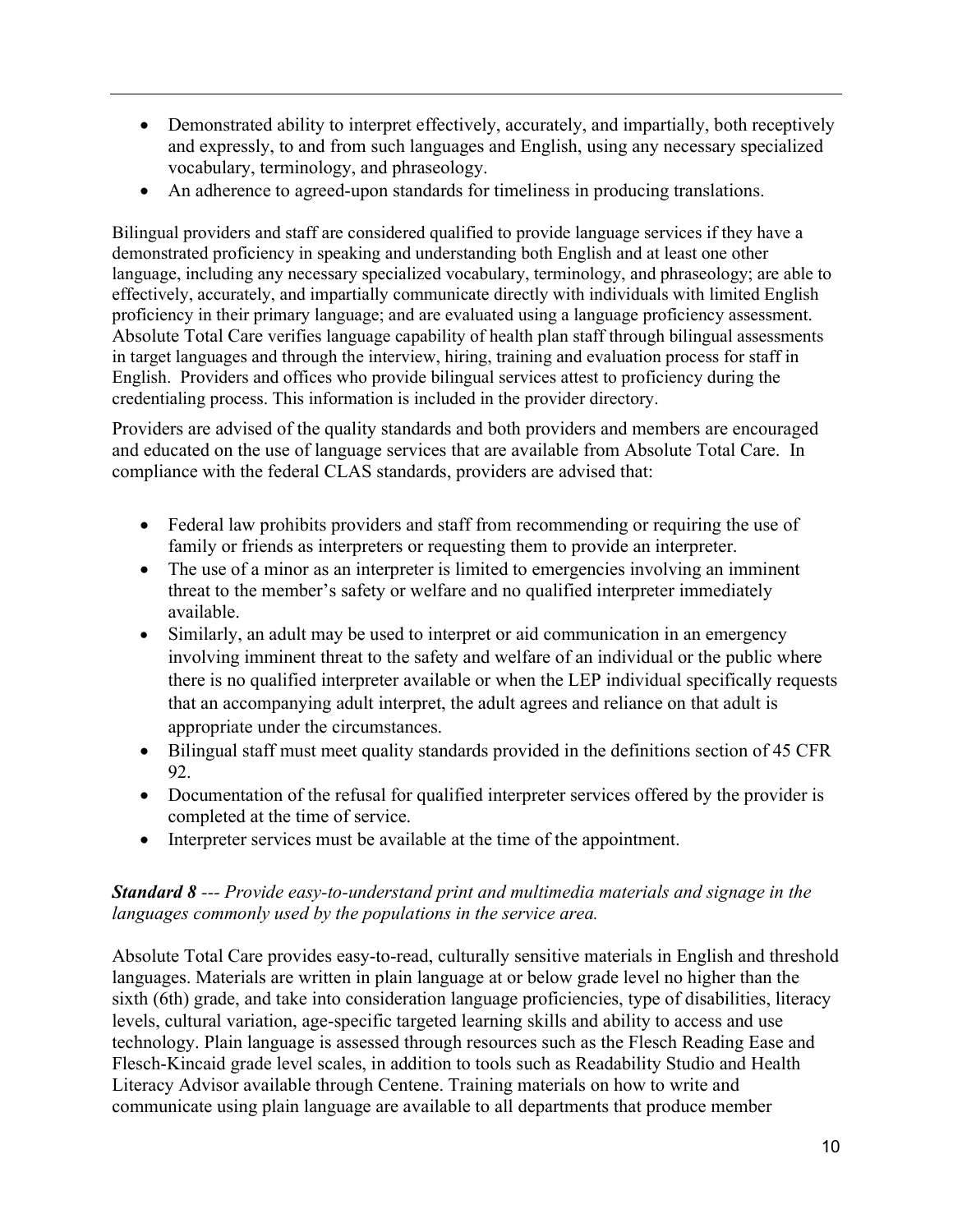materials. Translation vendors are required to maintain the reading level of the English in their translations.

In support of members that do not speak a threshold language, oral translations of print documents are available upon request from a member. Oral translations are also offered to members to support acute needs while translations for materials in the threshold language are prepared. Oral translations are available in all languages and may be provided by either a bilingual associate or contracted interpreter vendor. Translations of member materials are provided in accordance with federal and state requirements.

To assure that translations are easy to read, translation services include quality standards for translators, a style guide to promote consistency in our translations and an attestation of accuracy from the vendor. Member materials may also be made available in alternate formats such as large print, Braille, digitized voice/audio. Training materials on the types of alternate formats are made available to all departments that produce member materials. Member materials posted to the plan's website are fully accessible. Members are advised through newsletters, the member handbook and the Non-Discrimination Notice to contact Member Services to request documents for translation or alternate formats.

Member materials that will be translated include vital materials. Foreign language versions of Materials are required if the population speaking a particular foreign (non-English) language in a county is greater than five percent (5%). Examples are:

- Information about benefits and services such as member handbooks and directories;
- Form letters such as, but not limited to, utilization management letters such as benefit determination notices, appeals, grievance acknowledgement and PCP change/termination letters.

# **Standard 9 ---** Establish culturally and linguistically appropriate goals, policies, and management accountability, and infuse them throughout the organization's planning and operations.

Absolute Total Care sets goals each year to assure that cultural competency approaches and language services are implemented throughout the organization and with contracted providers. To achieve our purpose and mission of better health outcomes at lower costs for our members and the communities we serve, Absolute Total Care identifies cultural and linguistic goals, and records activities and timelines in an annual workplan. Absolute Total Care's overall cultural competency and language service goals are:

- To ensure meaningful access and positive health outcomes through the provision of culturally and linguistically responsive services to members and providers.
- To ensure that members and potential enrollees are active participants in their own health and health care through clear and effective communication.
- To advance and sustain cultural and linguistic innovations into Absolute Total Care and the larger enterprise.

The following specific, measurable, achievable, relevant, and time-bound (SMART) objectives ensure continuous improvement is made within Absolute Total Care's CCLAS Program. On an annual basis or as needed, Absolute Total Care reviews and updates the CCLAS Workplan to reflect changes in the population, new programs and services, projects completed, and sets goals to meet the needs of the targeted population within the following five areas of focus: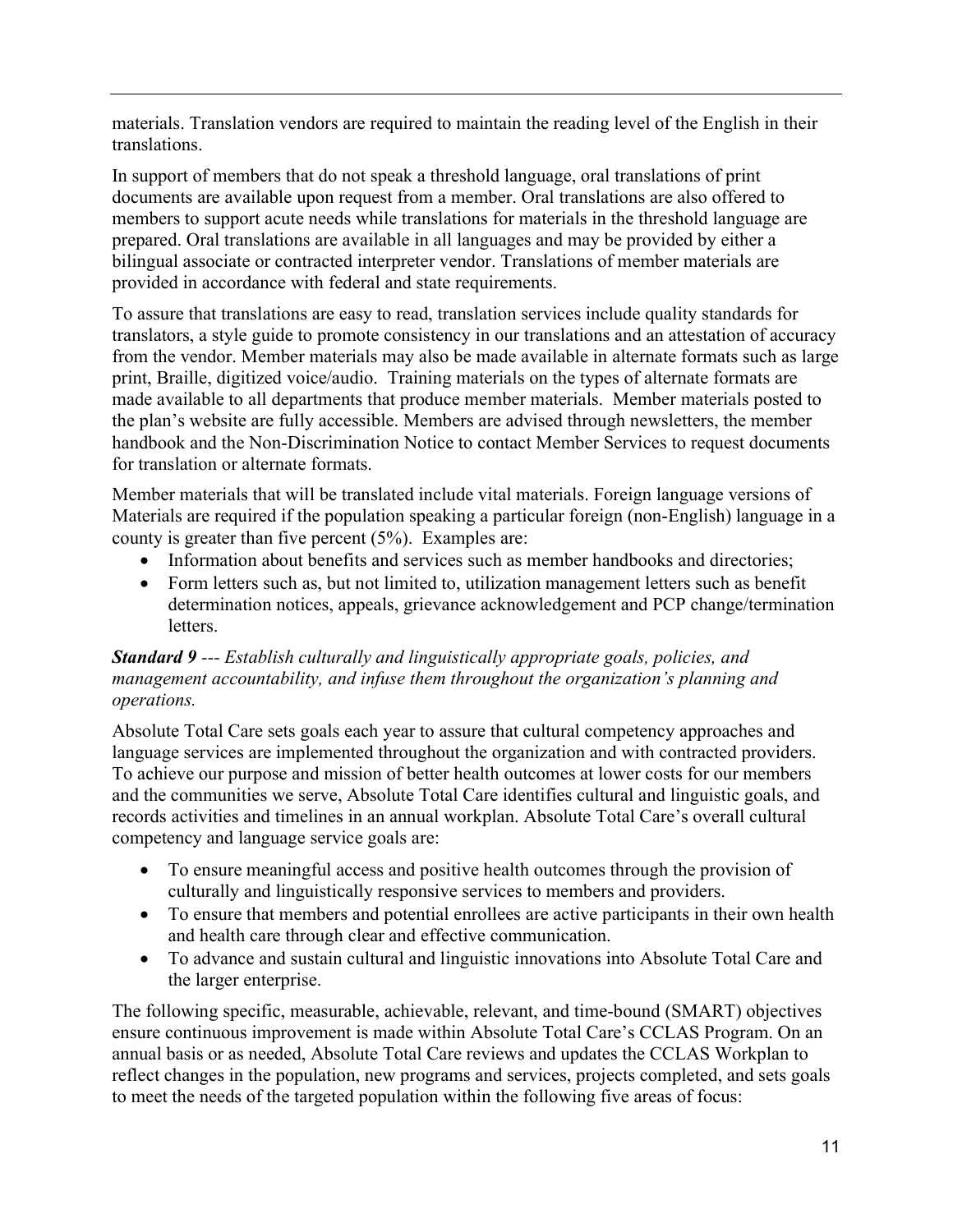# 1. Organizational and Administrative Improvements

• Provide staff with one or more educational opportunity around the benefits of sharing pronouns in introductions, email signatures, and meeting profiles.

### 2. Cultural Competency

• In 2022, 80% of Absolute Total Care staff will complete cultural sensitivity training.

# 3. Health Equity

# **CAHPS**

• In 2023, improve member satisfaction by 2% among Black or African American members as measured by percent change in prior CAHPS reporting year for "Getting Care Quickly".

## HEDIS or HEDIS-Like Options

• In 2022, complete a health equity analysis, prioritization, and identification of a health equity initiative.

## 4. Language Services

• In 2022, analyze 100% of substantiated cultural and linguistic grievances quarterly and implemented improvement to address gaps identified (see barrier analysis).

# 5. Health Literacy

• Implement one member facing staff health literacy training or project during 2022, with 75% participation.

**Standard 10 ---** Conduct ongoing assessments of the organization's CLAS-related activities and integrate CLAS-related measures into measurement and continuous quality improvement activities.

CCLAS Program Evaluation - The CCLAS Program Evaluation includes an annual summary of all culturally competent and linguistic assistance related-activities, the overall effectiveness of the program, an analysis of the achievement of stated goals and objectives, and the need for program revisions and modifications. The CCLAS Program Evaluation provides a description of the completed and ongoing activities of the previous year that address cultural and linguistically appropriate services; trending of measures collected over time to assess performance; and analysis of whether there have been demonstrated improvement; and identification of limitations and barriers to achieving program goals.

The CCLAS Program Evaluation is presented for approval annually to the Quality Improvement Committee (QIC). The QIC reviews the report, makes any necessary recommendations to assure that the member experience is culturally and linguistically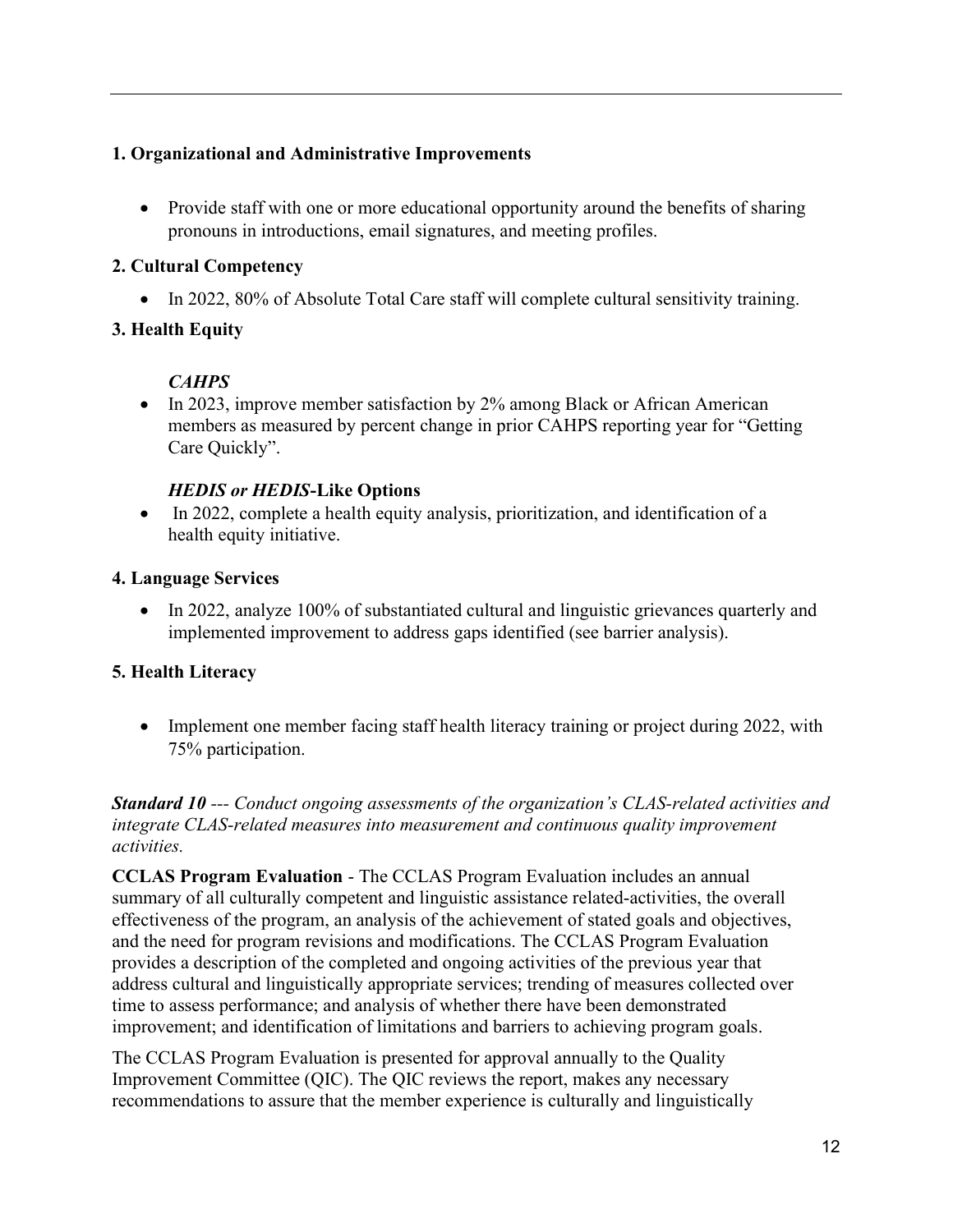appropriate, and utilizes the results in relevant Absolute Total Care's quality improvement projects and improving the delivery of clinical services. The QIC is also responsible for assuring that the linguistic and cultural needs are included in the Quality Program process and is part of the Quality Program evaluation.

The annual Program Evaluation, or an executive summary as appropriate, can be used to provide information to a larger audience such as, accrediting agencies, regulators, the Member Advisory Committee and /or Representatives, stakeholders, and the Board of Directors.

Components of CCLAS evaluation include but are not limited to:

- Annual demographic summary of membership by language, race and ethnicity.
- Utilization of language services such as interpreters and translations.
- Member experience and community feedback on language services, health disparities, cultural competency and clear communication; including issues identified through grievances (discrimination/segregation, communication barriers, language barriers).
- Summary of language assistance program efforts.
- Opportunities for health disparity reduction.
- Barrier analysis of identified barriers to the use of cultural or language services.
- Staff Experience A component of Absolute Total Care's CCLAS program includes the internal administration of a brief questionnaire to seek input from Call Center, Member Services or other departmental staff regarding front line experience with language services. The findings are reported in the CCLAS Program Evaluation.

Modifications to the CCLAS Program are based on the results of annual evaluation and incorporated into strategies for the following year's CCLAS Workplan.

CCLAS Workplan - The CCLAS Workplan supplements the CCLAS Program Description and is developed annually after completing the CCLAS Program Evaluation for the previous year and includes the recommendations for improvements from the annual Program Evaluation. The CCLAS Workplan reflects the ongoing progress of the CCLAS activities, including:

- Network cultural responsiveness;
- Program scope;
- Yearly planned activities and objectives for;
	- (a) Language services
		- (b) Health literacy
		- (c) Cultural competency
		- (d) Health disparities, and
		- (e) Disability accessibility
- Timeframe for implementation and accomplishment of each activity/objective;
- Staff members responsible for each activity;
- Monitoring of previously identified issues; and
- Evaluation of the culturally and linguistically appropriate services program.

Absolute Total Care annually reviews the existing CCLAS Workplan and confirms compliance with the health plan's current needs, accreditation requirements, and current state and/or federal requirements and deliverables related to the Quality Program, as applicable. CCLAS Workplan status reports are reviewed by the Quality Improvement Committee on a regular basis (e.g.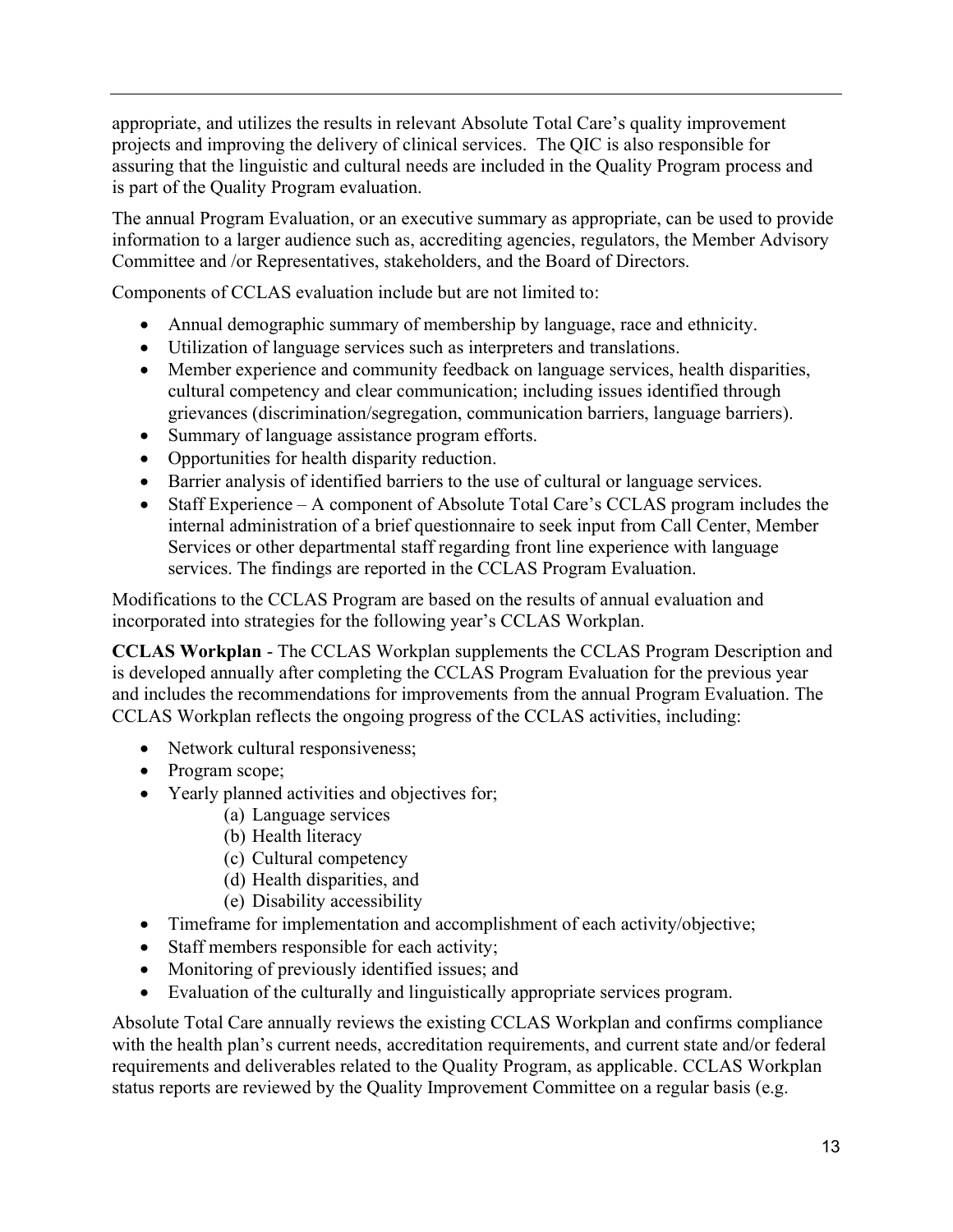quarterly or semiannually). The CCLAS Workplan is a living document; designated staff make frequent updates to document progress of the CCLAS Program throughout the year.

At the discretion of Absolute Total Care, the CCLAS Workplan may be an independent document or included in the overall QI Workplan with activities for all applicable departments (Member Services, Utilization Management, Care Management, Provider Services, Credentialing, etc.) within the organization. The Program Description and Workplan are formally approved or accepted by the Quality Improvement Committee at least annually.

**Standard 11---** Collect and maintain accurate and reliable demographic data to monitor and evaluate the impact of CLAS on health equity and outcomes and to inform service delivery.

| Absolute Total Care Collection of Race, Ethnicity & Language Preference Data |                               |                                                                          |         |  |
|------------------------------------------------------------------------------|-------------------------------|--------------------------------------------------------------------------|---------|--|
| <b>Line of Business</b>                                                      | Incoming<br><b>File Feeds</b> | Direct collection via<br><b>Member Services</b><br><b>Support Center</b> | Website |  |
| <b>Medicaid</b>                                                              | 834                           | <b>Yes</b>                                                               | No      |  |
| <b>Marketplace</b>                                                           | 834                           | Yes                                                                      | No      |  |
| <b>Medicare</b>                                                              | <b>DTRR</b>                   | Yes                                                                      | No      |  |
| ММР                                                                          | 834                           | Yes                                                                      | No      |  |

# Methodology for Collecting Member Race, Ethnicity and Language Preferences (REL)

Only by understanding the demographics of the population can strategies be developed to tailor care that will improve health outcomes and deliver services that truly focus on the individual. Absolute Total Care collects and maintains member demographic data including Race, Ethnicity, Language and Alternate Formats received from various sources such as state or federal electronic file feeds (primary source) and enrollment forms to capture member demographic data including race, ethnicity, preferred language, alternate format preferences and disability status. Data is uploaded into membership records with the ability to generate member level reporting. Post enrollment, direct methods are available to obtain the member's race, ethnicity, and language (REL) data. Member REL updates are completed through the Centene call center system and roll up into the federal Office of Management and Budget (OMB) categories of American Indian or Alaska Native, Asian, Black or African American, Hispanic or Latino, Native Hawaiian or Other Pacific Islander, White, Other, or "declined to state." The following touchpoints are used to update member REL data post-enrollment:

- When a member contacts Member Services, customer service representatives ask callers for their language, race and ethnicity information unless the member has previously provided the information or "Opted Out," by declining to state. Once a member has declined to answer, their member record is coded as "Declined to State" in REL fields and they will no longer be asked for REL preference. If a member speaks a language other than English, using a competent bilingual staff member or telephone interpreter service, members are asked in their preferred spoken language for their race, ethnicity and written and spoken language preferences.
- The following scripting should be used to collect members' preferred race, ethnicity, and language information. If the member's preferences are not populated, staff should select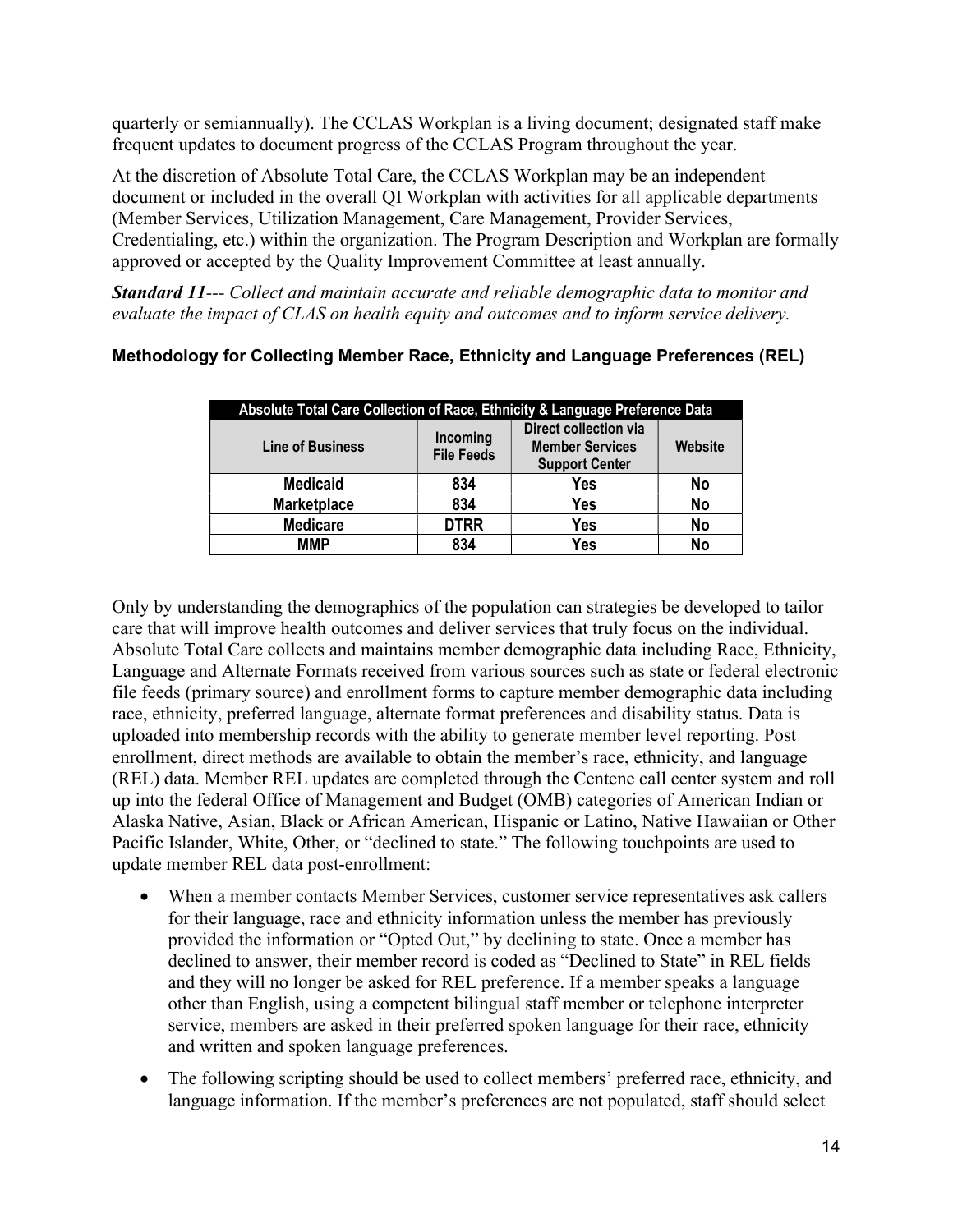the Update Member Preferences Intent and ask: "We show your member preferences are not updated, which consists of race, ethnicity and written/spoken language. Would you like to update your preferences today? This information helps us understand your culture and provide higher quality healthcare."

 If the member provides their information, the staff member must inform the member: "Race, Ethnicity and Language data is protected health information. As such, we have strict policies on how your information can and cannot be used. For example, we may share your information with doctors to help them in your treatment. We may not use your information to make decisions on benefits. For detailed information on how your information can and cannot be used, please go to our website and view the Notice of Privacy Practices."

The CCLAS Program includes analysis of member race, ethnicity and language on a quarterly basis. An annual evaluation of member language needs, alternate formats, age group, gender, race and ethnicity are conducted to identify any emerging language needs and to gain a deeper understanding of the demographic composition of plan members. Members may be informed of the need to collect demographic information through newsletters, annual or targeted mailings and direct contact with Member Services as noted above. Members are informed at the point of data collection of the permissible/impermissible uses of race and ethnicity data. This includes call center scripting to address questions and directing members to the website where full privacy protections are documented. Data sources on race, ethnicity and language estimates are applied to all members and is available in membership tables in Centene databases.

Census data, indirect race/ethnicity estimations and local data sources aid in creating a demographic profile when member reported data is not sufficient. Absolute Total Care utilizes the analytics and artificial intelligence services of Ethnic Technologies to predict a person's ethnicity based on first name, surname, and nine-digit zip code. The analysis is applied to all members and results are available in membership tables in Centene databases.

The member language portion of the demographic evaluation identifies any language spoken by members that meets the 5 percent language threshold criteria. Every three years, through the CCLAS Program Evaluation, the community language profile is assessed using public data such as the MLA Language Map Data Center<sup>1</sup>. The data is included in the CCLAS evaluation and trends are provided to the QIC. Language is also used as a proxy to indicate cultural variation. An assessment of member race and ethnicity is used to identify potential cultural needs that are then included in staff or provider training. The membership demographic analysis is reported annually to the QIC so that quality improvement efforts may be prioritized by culture, language, race and ethnicity.

Once language data for the community served is obtained, Absolute Total Care performs an analysis to determine the 1 percent, 5 percent, and Top 15 non-English languages spoken in the community, and compare the data to benchmarks such as the U.S. Department of Health  $\&$ Human Services Office of Civil Rights list of the Top 15 languages<sup>2</sup> spoken by individuals with

<sup>1</sup> MLA Language Map Data Center, accessed Nov. 30, 2020; select "Create Detailed Tables": https://www.mla.org/Resources/Research/MLA-Language-Map

 $^2$  Estimates of at Least the Top 15 Languages Spoken by Individuals with Limited English Proficiency for the 50 States, the District of Columbia, and the U.S. Territories, accessed Nov. 30, 2020: https://www.hhs.gov/sites/default/files/resources-for-covered-entities-top-15-languages-list.pdf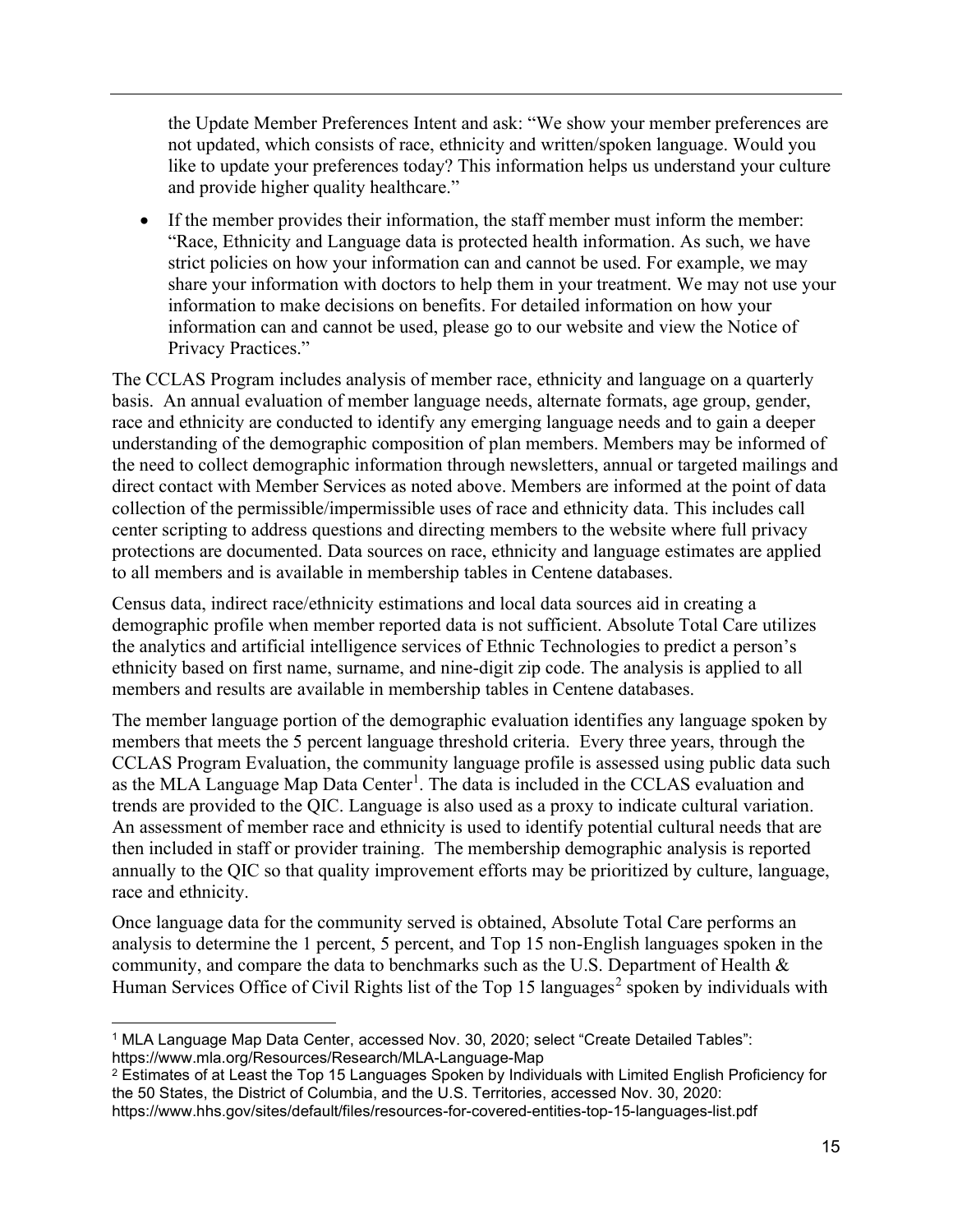limited English proficiency in each state or territory. The threshold language data for the year, and an analysis to determine community trends, are then reported in the End of Year Language Assistance Program Report. Trends for the prior three years are included in the CCLAS Program Evaluation.

Notification of language assistance in these 15 languages must be provided to all individuals as per Section 1557 of the Patient Protection and Affordable Care Act or under state law, whichever provides more robust guidelines for notification. If the percentage of community individuals speaking any non-English languages reach a 5 percent threshold, or other threshold outlined in federal law, state law, or contractual obligations of Absolute Total Care, certain materials may be required to be provided in a threshold language to individuals with a documented preference for the threshold language.

Community Advisory Committee and ad hoc neighborhood committees devoted to specific place-based disparity reduction initiatives are other sources of local data available to Absolute Total Care in the creation, monitoring, evaluation, and successful realization of health equity initiatives.

Absolute Total Care and its parent company, Centene, is committed to innovation in health equity and population health, and values proven outcomes across departments. As such, the plan annually assesses its quality improvement program to identify targeted Healthcare Effectiveness Data and Information Set (HEDIS) measures, utilization outcomes, and opportunities for member experience improvements, with a focus on population size and disparities that if addressed, have the ability to improve metrics such as minimum performance levels and STAR ratings. Centene has sophisticated approaches to disparity analytics that allow Absolute Total Care to produce disparity dashboards and design culturally tailored initiatives. These analytic approaches use members' direct and indirect race and ethnicity data to measure population outcomes in HEDIS and utilization. The methodology uses logistic regression models that regress select outcomes measures on race/ethnicity variables, with non-Hispanic whites serving as a benchmark for comparison. After the initial model, additional variables are included within the regression to control for different factors and analyze factors that drive high-level race and ethnicity disparities. These additional variables include age, sex, member product, IPRO's Risk Score (as a measure of member's health and clinical history), and a measure of the rurality of the zip code associated with the member's address.

Confidential information is defined as any data or information that can directly or indirectly identify a member or provider. Absolute Total Care and all network providers and subcontractors comply with the Health Insurance Portability and Accountability Act (HIPAA), the Health Information Technology for Economic and Clinical Health Act (HITECH), and all applicable federal and state privacy laws. The proceedings of the CCLAS associated committees, subcommittees, work groups, and/or any ad hoc committees are considered "Privileged and Confidential" and are treated as such. Additionally, race, ethnicity and language data is protected health care information as stipulated in CC.COMP.04 Confidentiality and Release of Protected Health Information.

Standard 12 --- Conduct regular assessments of community health assets and needs and use the results to plan and implement services that respond to the cultural and linguistic diversity of populations in the service area.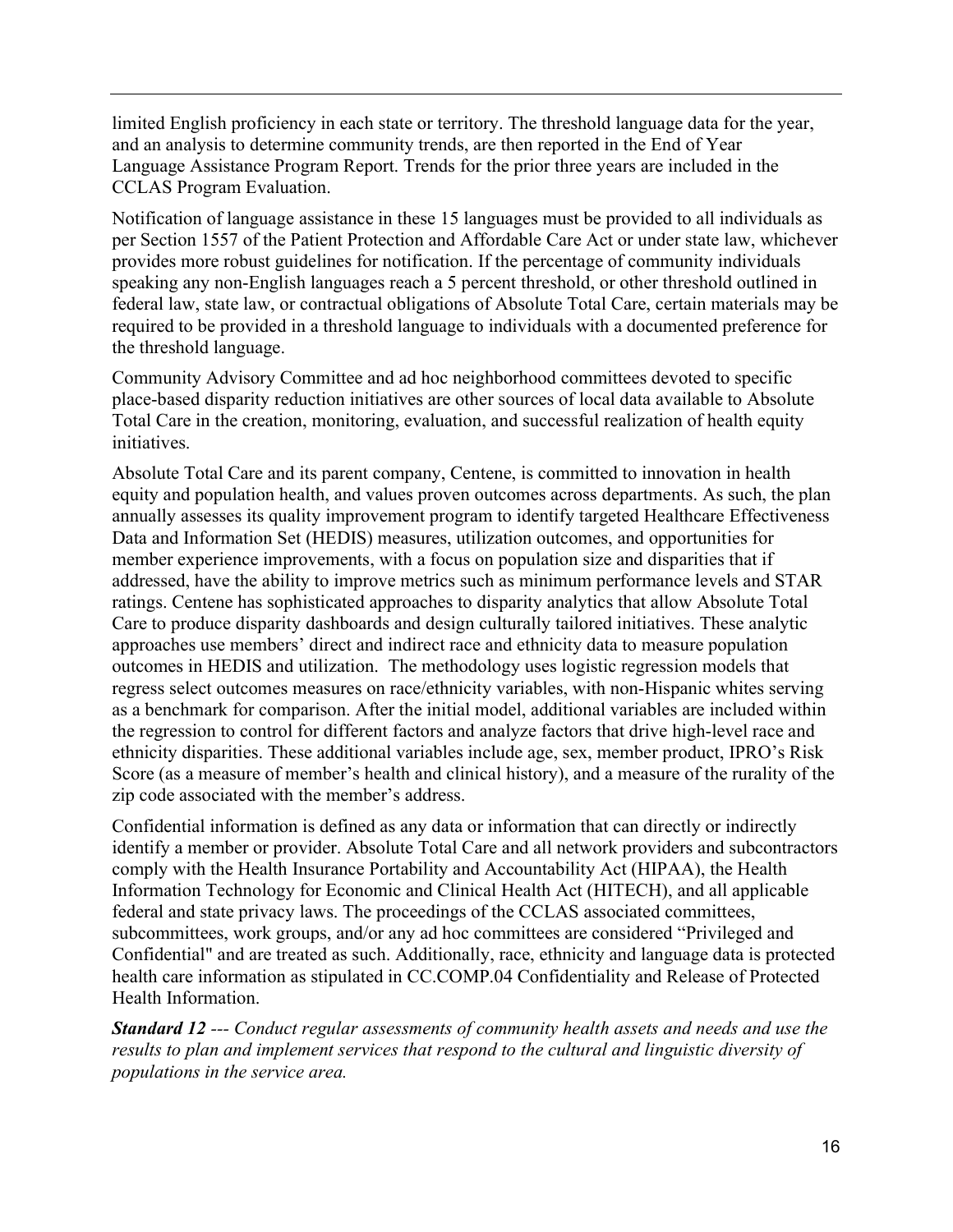Absolute Total Care implements strategies to support the reduction of health disparities and facilitates the Health Equity workgroups which are responsible for developing and implementing an action plan to reduce health disparities in targeted HEDIS measures. The workgroups look systematically and deliberately at resources and the development of strategies to reduce targeted health disparities. The workgroups are aligned with requirements from NCQA Health Equity Accreditation, and Absolute Total Care internal directives to address health disparities. Disparity reduction efforts are implemented through a model that integrates departments across the organization. The model utilizes a multidimensional approach to improving quality and delivery of care inclusive of community outreach and media, provider interventions and system level initiatives led by the Health Disparity Governance Committee. The following highlights the core components of the disparity reduction model:

- Planning is inclusive of key informant interviews, literature reviews and data analysis (spatial and descriptive). Planning includes reviewing existing community health assessments and supplements the results with additional research through key informant interview, literature review data analysis and SDOH summaries of opportunities and strengths in disparate neighborhoods. The collective information is pulled together into a barrier analysis that explains the root causes of low performance. This information lays the foundation of the health equity initiative workplan.
- Implementation of efforts is targeted at one or more of three core levels:
	- o Member/Community where partnerships are formed to identify existing initiatives and leverage support of community feedback to design and implement interventions;
	- o Provider interventions targeting high volume low performing groups and providers who have disparate outcomes; and
	- o Internal programs to improve disparities in identification, engagement and outcomes in Case Management and Population Health Management.
- Evaluation and improvement of health disparity reduction efforts.

#### **Standard 13 ---** Partner with the community to design, implement, and evaluate policies, practices, and services to ensure cultural and linguistic appropriateness.

The foundation of everything Absolute Total Care does is best summed up in our parent company's purpose: "Transforming the Health of the Community, One Person at a Time." What sets us apart as a company are our focus on individuals, our commitment to whole health, and most importantly to this standard, active local involvement. To that end, Absolute Total Care convenes and may additionally implement neighborhood committees.

Absolute Total Care holds regular Member Advisory Council (MAC) meetings to assist with identifying cultural competency and/or language service-related issues, obtain feedback on service needs of the community, and promote health equity services to community members. These Member Advisory Council are made up of community members, representatives of community-based organizations (CBOs), providers, and other pertinent stakeholders. The Community Advisory Committee represents at least 5 percent of the geographic, cultural, racial/ethnic and linguistic diversity of eligible individuals and meets at least once a year or more often as determined by the plan. The purpose of these meetings is for plan members and/or community stakeholders to share issues and opportunities with the plan. Topics include health literacy, health disparities, cultural competency, and language services. Meeting minutes and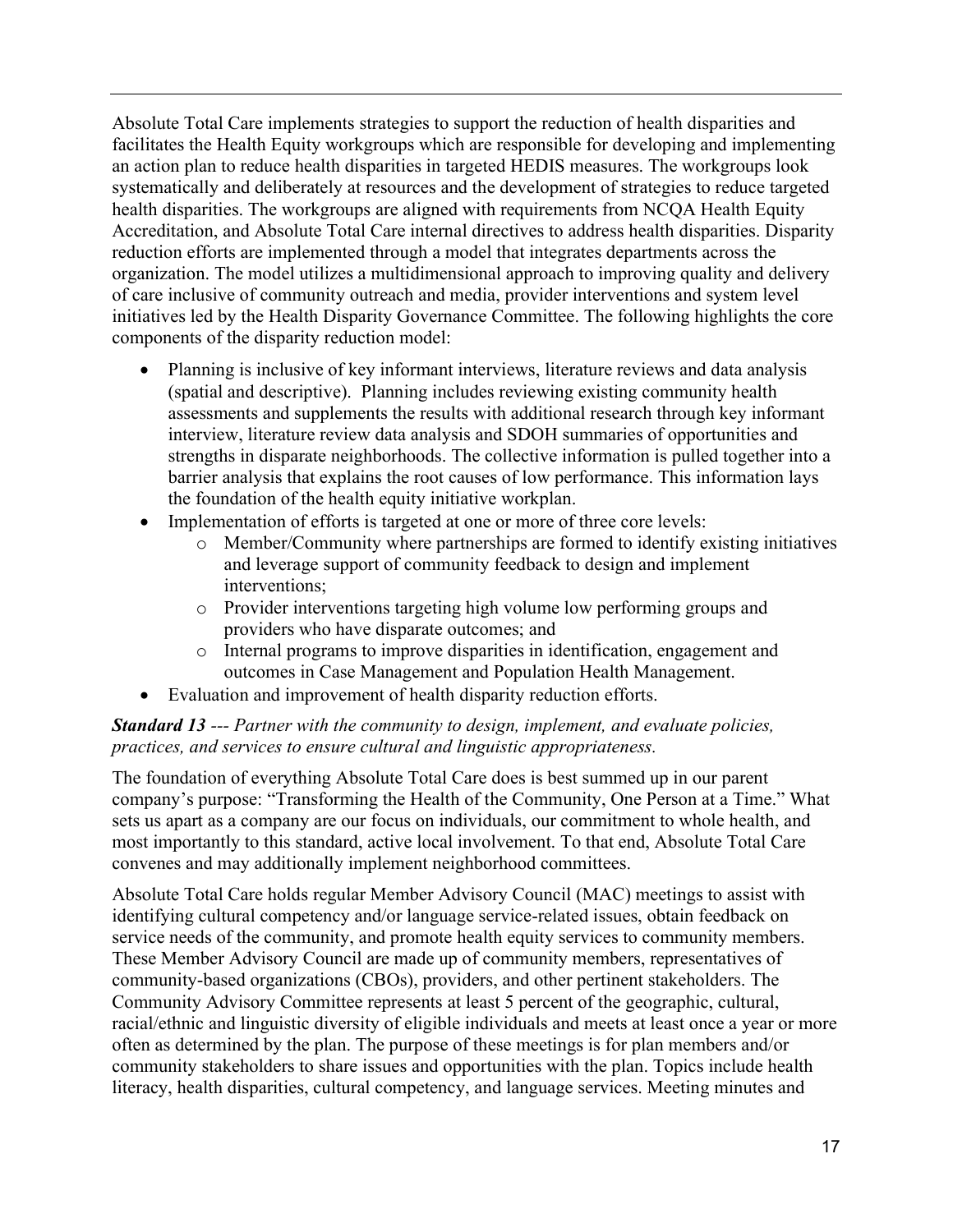information are shared with plan leadership and incorporated into quality improvement projects to close gaps as appropriate.

When place-based disparity reduction initiatives are implemented, then Absolute Total Care may convene a neighborhood committee or committees comprised of representatives from community-based organizations (CBOs), providers, community members, and other pertinent stakeholders to focus on supporting the work of the local disparity reduction initiative. These neighborhood committees are distinct from the larger Absolute Total Care Member Advisory Council and are aligned around health disparity reduction pilot sites and supporting the plan in identifying health equity related concerns, obtaining feedback on cultural and linguistic service needs of the community, and promoting these services to community members. Absolute Total Care is also active in the community through participation in local community workgroups and collaboratives and other pertinent CBO activities. Creating and maintaining a strong community network provides Absolute Total Care with valuable input and guidance on member services and programs and assures that the CCLAS Program reflects the needs of Absolute Total Care's members.

#### Standard 14 --- Create conflict and grievance resolution processes that are culturally and linguistically appropriate to identify, prevent, and resolve conflicts or complaints.

Absolute Total Care establishes a grievance process that is culturally and linguistically appropriate by accepting grievances in writing or telephonically in any language spoken by the member. Absolute Total Care monitors all grievances to evaluate the provider network for the provision of cultural and linguistically appropriate services. Quality of translations and interpreters may be monitored through a review of linguistic grievances and member complaints. Absolute Total Care evaluates its member services and other programs on their effectiveness by monitoring grievances and conducting annual analysis to identify any trends related to discrimination, cultural, linguistic and disability access. Analysis and trending of cultural and linguistically related grievances is provided in the end of year CCLAS Program Evaluation.

To assist members with this process, reasonable assistance is provided members in completing forms and taking other procedural steps of the member grievance system, including, but not limited to, auxiliary aides and services, such as providing translation services, communications in alternative formats and threshold languages and toll-free numbers with TTY/TDD and interpreter capability. Absolute Total Care ensures member accommodations are provided should the member require and request accommodations during the appeals process and/or if previously reported, as applicable.

#### Standard 15 --- Communicate the organization's progress in implementing and sustaining CLAS to all stakeholders, constituents, and the general public.

Evaluation of CCLAS workplan activities, efforts and accomplishments in meeting the National CLAS Standards is conducted with upward reporting to the QIC and other committees as applicable. The cultural and linguistic efforts and accomplishments are communicated through existing channels of communication with staff and practitioners through media publications such as the staff newsletters, and Member/Provider newsletters. Additionally, results are shared and discussed annually with community/member advisory committees.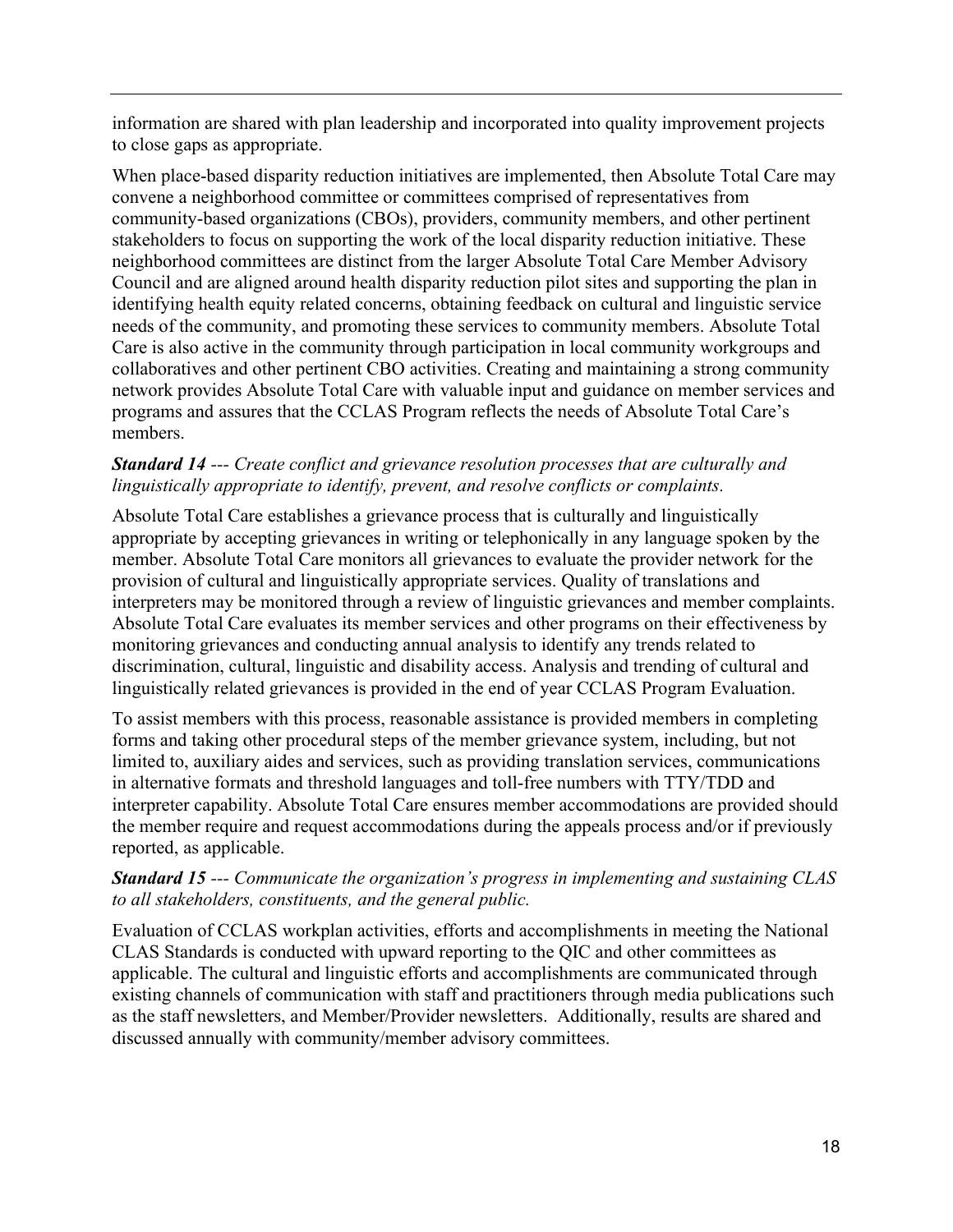#### CCLAS PROGRAM RESOURCES: INFRASTRUCTURE AND DATA ANALYTICS

Absolute Total Care has the technology infrastructure and data analytics capabilities to support goals for cultural competency and linguistic assistance services. Absolute Total Care's health information systems collect, analyze, integrate, and report encounter data and other types of data to support demographic analysis, disparity outcomes and analysis, utilization of language services, and other CCLAS activities. The IT infrastructure integrates data for monitoring, analysis, evaluation, and improvement of the delivery, quality and appropriateness of health care furnished to all members, including those with special health care needs. Absolute Total Care's IT systems and informatics tools support advanced assessment and improvement of cultural competency and linguistic assistance services, including collection of performance data, with the ability to stratify data at the regional level, across provider types, and across member populations. These systems capture, store, and analyze data from internal, subcontractor, and external sources and for effective use through a suite of data informatics and reporting solutions.

# APPENDIX

#### I. Staff Roles and Responsibilities

#### Chief Medical Director

The health plan's Chief Medical Director and supporting Medical Directors (including a behavioral health Medical Director) have an active unencumbered license in accordance with the health plan's state laws and regulations to serve as Medical Director to oversee and be responsible for the proper provision of core benefits and services to members, the Quality Program, the Medical Management Programs, and the Grievance System.

#### VP Population Health & Clinical Operations (VPPHCO)

The VP Population Health and Clinical Operations is responsible for implementing and maintaining a cultural competency plan, which includes cultural awareness and sensitivity to the linguistic, disability-related, and cultural differences of the health plan's membership, staff, and providers. Responsibilities include promoting an environment of cultural competence through identification and implementation of a culturally inclusive best practices and innovations aligned with the CLAS standards and national priorities/initiatives; conducting ongoing assessments of social determinants of healthrelated activities to integrate into quality activities; and partnering with communities' leadership to assess and implement services that address the needs of all members.

#### Clinical Director Case Management

The Clinical Director Case Management reports to and supports the VPPHCO in the delivery of cultural and linguistic related activities. Responsibilities include ensuring that cultural and linguistically appropriate services are provided to members, providing trainings to staff and providers as necessary and assisting with data collection and analysis.

#### VP of Quality Improvement

The VP of Quality reports to identified executive leadership and is responsible for directing the activities of the quality staff in monitoring and auditing the health plan's health care delivery system, including, but not limited to, internal processes and procedures, provider network(s), service quality, and clinical quality. The VP of Quality assists the senior executive staff, both clinical and non-clinical, in overseeing the